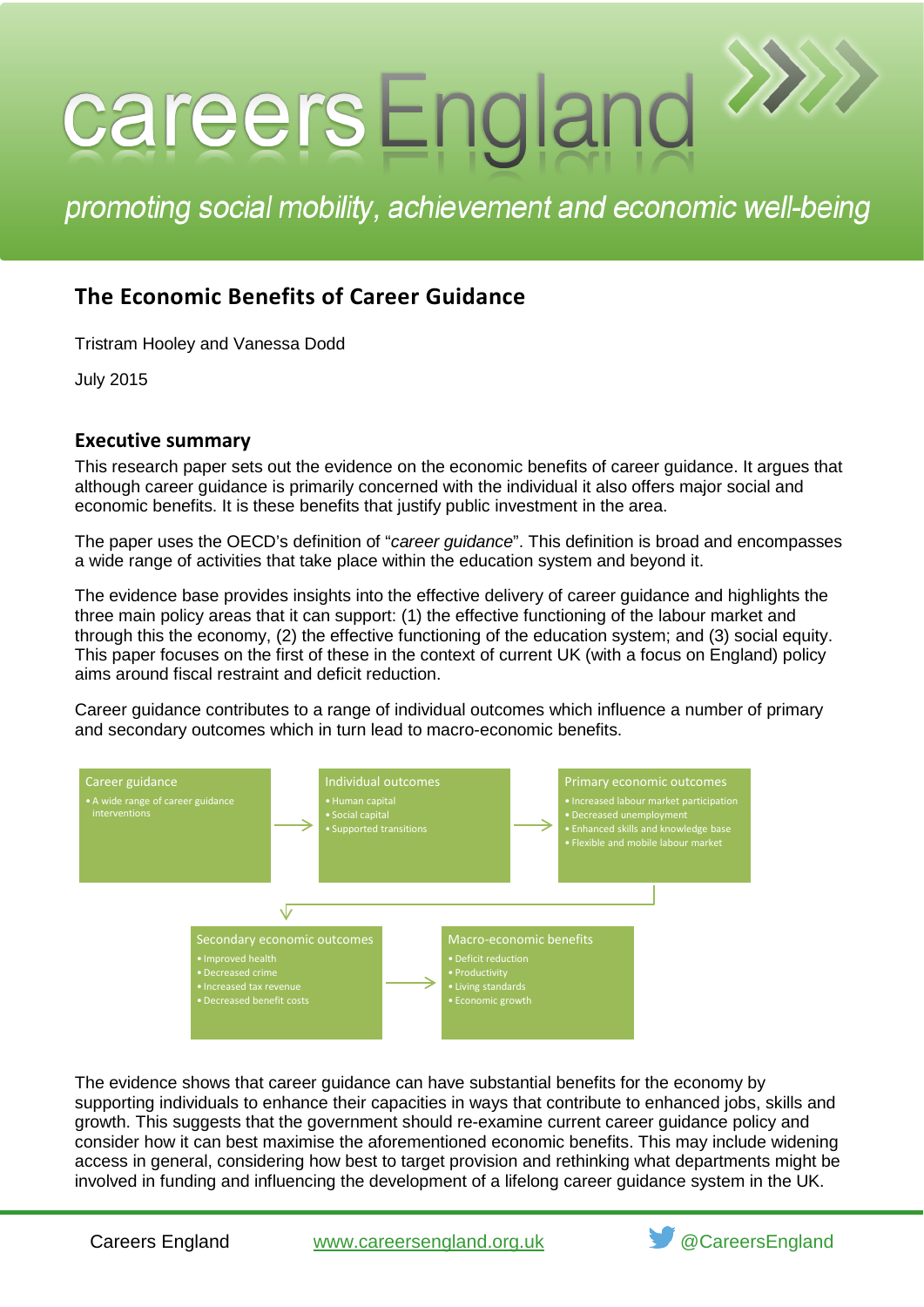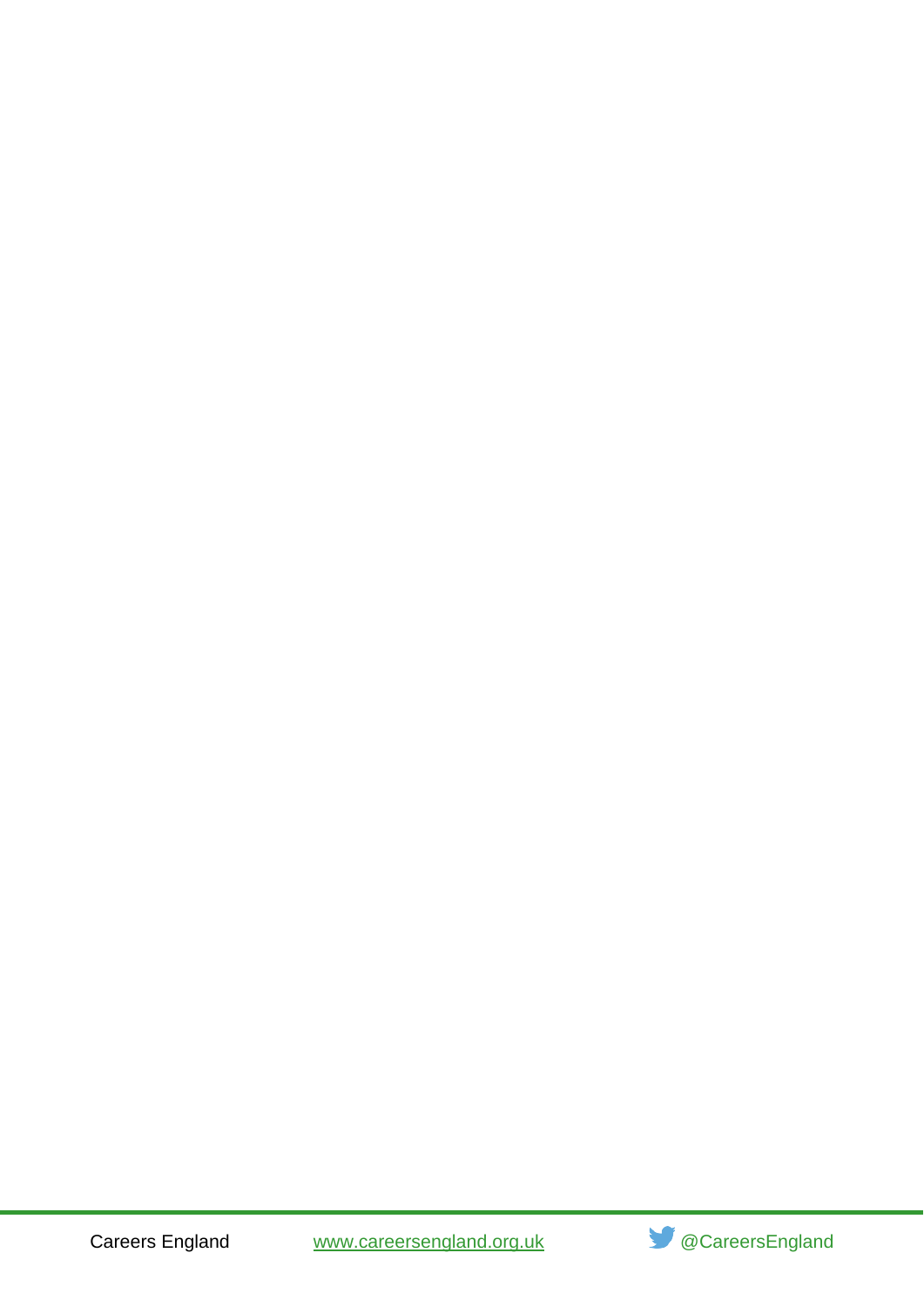# **The Economic Benefits of Career Guidance**

#### **Tristram Hooley and Vanessa Dodd[1](#page-2-0)**

#### **July 2015**

*This research paper sets out the key evidence on the economic benefits of career guidance. [2](#page-2-1) The work is produced on behalf of Careers England, but the paper does not represent the policy of the organisation.* 

## **Introduction**

- **1.** Career guidance is primarily concerned with realising the aspirations and potential of the individual. However, career guidance also offers considerable social and economic benefits for a society. This paper will examine the evidence for these benefits with a particular focus on the economic benefits. It will argue that career guidance enhances individuals' human and social capital and explore the way in which these work through the economy to impact on macroeconomic outcomes. This focus on the economic outcomes should not be seen as diminishing the wider benefits that career guidance can deliver in terms of self-actualisation, job satisfaction, social equity and a range of other personal and social outcomes. However, the political realities of 2015 are that career guidance's future is likely to be bound up with its capacity to realise concrete economic benefits for the nation.
- **2.** This paper will use the OECD's definition of career guidance.[3](#page-2-2) The OECD definition makes it clear that career guidance refers to individual and group activities, online and onsite activities and education, counselling, world of work experiences and system development.

*Career guidance refers to services and activities intended to assist individuals, of any age and at any point throughout their lives, to make educational, training and occupational choices and to manage their careers… The activities may take place on an individual or group basis, and may be face-to-face or at a distance (including help lines and web-based services).*

- **3.** This definition encompasses a range of activities which are commonly found in England and the UK including the provision of career education, information, advice and guidance. The OECD definition includes many activities not normally described as "*career guidance*" within the UK such as education/employment brokerage and the work of public employment services such as Jobcentre Plus. It is important to recognise that while there is much to be proud of in current practice in career guidance in the UK it represents an imperfect realisation of the ideal of a lifelong career guidance system set out in the OECD review. The OECD definition is conceptually robust, embedded in international evidence and best practice. Consequently this paper will work from the OECD definition and recommends that this definition is adopted in the development of future policy.
- **4.** The Conservative Government which took power in 2015 inherits a careers sector that is highly fragmented. Provision varies across the four nations of the UK and is most fragmented in England.



<span id="page-2-1"></span><span id="page-2-0"></span><sup>-</sup><sup>1</sup> Tristram Hooley and Vanessa Dodd are researchers at the International Centre for Guidance Studies, University of Derby.<br><sup>2</sup> An early version of this paper was presented to the Careers England Board on Friday 1<sup>st</sup> May. Careers England Board for helpful comments and for subsequent feedback from Jane Artess, Lyn Barham, Korin Grant, Wendy Hirsh, Deirdre Hughes, Stephen McNair and Siobhan Neary.

<span id="page-2-2"></span><sup>3</sup> OECD. (2004). *Career Guidance and Public Policy: Bridging the Gap*. Paris: OECD.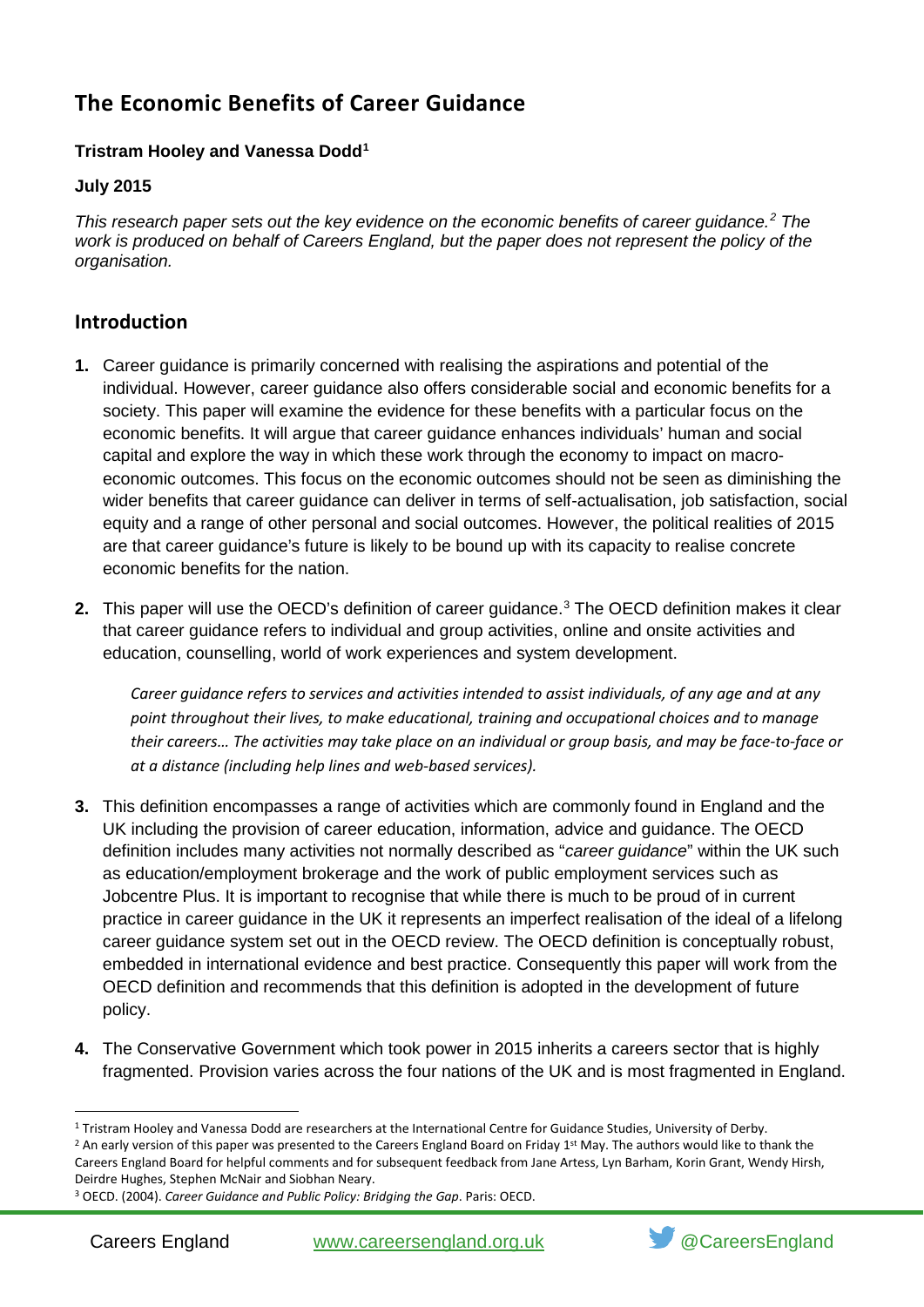The discussion of policy in this paper will focus on England although many of the findings are more broadly applicable. Within England the publicly funded provision of career guidance is variously found within educational institutions (schools, colleges and universities), in the National Careers Service and in Jobcentre Plus. This means that provision is divided across at least three government departments: the Department for Education; the Department for Business Innovation and Skills; and the Department for Work and Pensions; with other career-related provision delivered with public money through the LEPs, local authorities and other government departments. At times there has also been an interest from the Prime Minister and the Cabinet Office in the effective co-ordination of these different activities and in launching initiative to address strategic areas of concern. There is a case for a greater co-ordination of this kind as the fragmentation of funding and accountability has the potential to produce incoherent and inefficient services where citizen entitlement to career guidance is unclear and inconsistent.

- **5.** This paper is largely focused on public investment in career guidance as public sector provision is key to ensuring that access to career guidance is not dependent on the ability to pay. Many of the economic benefits that we highlight in the paper require that access to career guidance is spread across society and not confined to those who can afford access. Nonetheless, it is important to recognise that there are a wide range of guidance services that are provided outside of the context of government. Such provision includes: (1) services provided by charities, the third sector and other organisations concerned about social needs; (2) services provided by employers to support the career development of their current or future employees; (3) services provided by professional associations, trade unions and other membership bodies to support the career development of their members; and (4) private provision of career guidance as a paid service to individuals who can afford it. The economic benefits of career guidance are delivered by both the publicly funded provision of service and by this wider market. The OECD<sup>[4](#page-3-0)</sup> argued that the existence of a broader market in career guidance could be complementary to public provision and that government should actively seek to stimulate the growth of non-governmental careers provision, that it should regulate the quality of this market to protect the public interest and to build consumer confidence and that interventions from government should address the areas that the private market does not address. At present there is no clear strategy which seeks to understand and manage the interaction between public and private provision of career guidance in England leading to a further lack of clarity.
- **6.** Coherence and efficiency of the system are relevant to any calculation about the return on investment that can be expected from career guidance. The greater the level of inefficiency the harder it will be to observe a return on investment. There is a danger that investment in career guidance is spread too thin to allow it to be effective and that some investment is wasted in overlapping provision. Given this, the drive to enhance efficiency and effectiveness in the career guidance system is an appropriate area of focus for the government. The creation of a national career guidance strategy would be one way to seek to address this. However, this paper is not primarily concerned with a discussion of the organisation of career guidance in England or the UK. Rather it addresses the question of what the likely economic returns would be if the career guidance system were effectively organised.
- **7.** This paper is a research synthesis which draws together previous work on the economic benefits of career guidance. The aim of the synthesis is to connect the previous literature together and to represent it clearly and in a way that is relevant to the concerns of the Government in 2015. We are indebted to all of the people who have written on this subject before including John Killeen,

 $\overline{a}$ 



<span id="page-3-0"></span><sup>4</sup> OECD. (2004). *Career Guidance and Public Policy: Bridging the Gap*. Paris: OECD.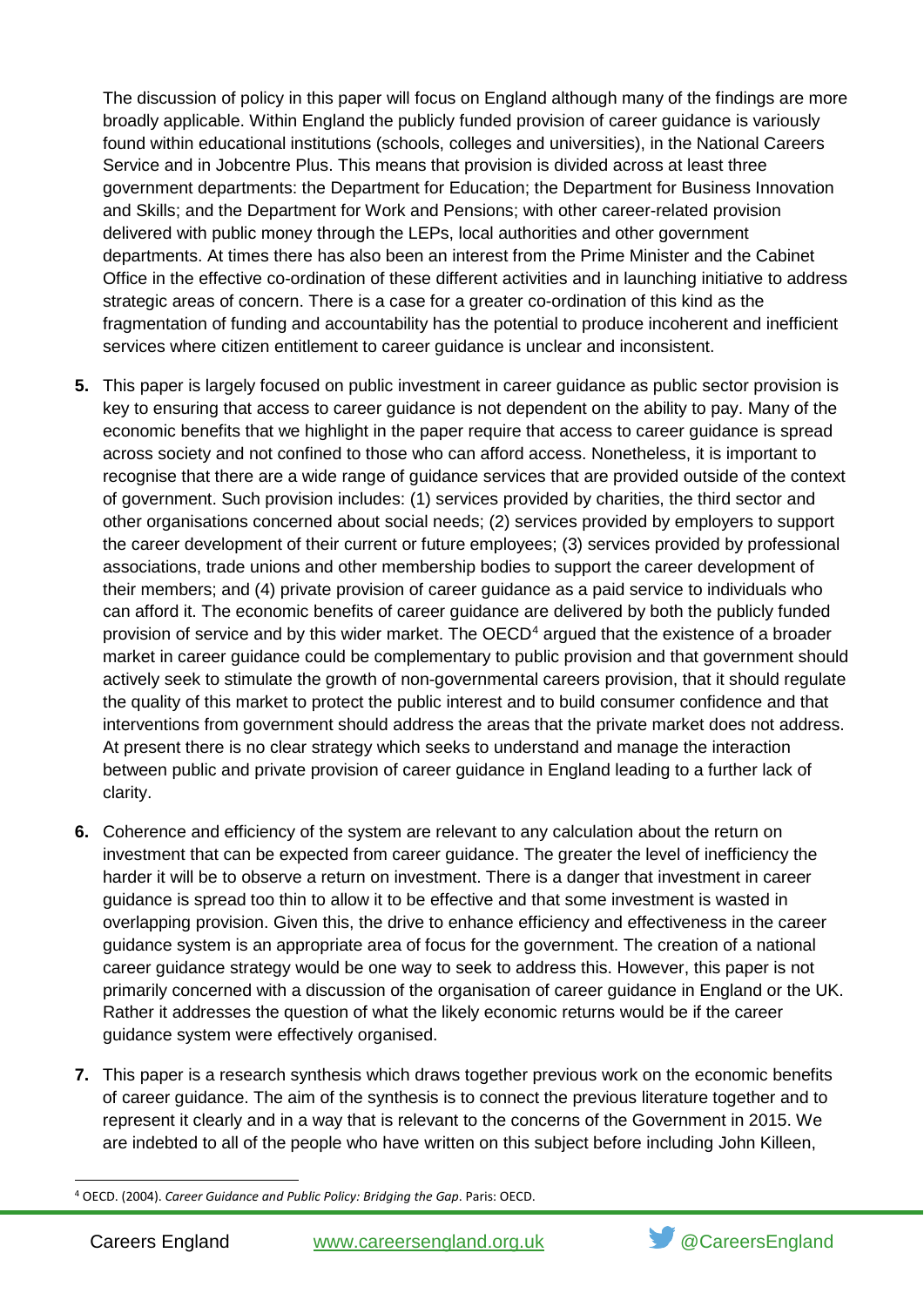Tony Watts, David Mayston and Deirdre Hughes. We will discuss their work and the work of other key contributors to this area, using their analysis as the basis for our argument. What we have been unable to do for this paper is to undertake any new research or data analysis, however we will conclude by suggesting some areas that future research could usefully address.

- **8. Does career guidance work?** In the UK today traditional forms of work are declining in many communities and technological change and globalisation are creating new economic contexts within which people live and work.<sup>[5](#page-4-0)</sup> These changes have made it increasingly difficult for some to navigate their careers through these larger social forces. Investing in career guidance is an important way to support young people and adults through transitions, to help them to internalise the need to take responsibility for their career and education and to enhance their employability. By supporting individuals to understand current labour market needs and the progression pathways between learning and work it can help address social inequities that persist through lack of information and access. There is an extensive literature that highlights the impacts and efficacy of career guidance in helping individuals to manage their careers and maximise their potential.<sup>[6](#page-4-1)</sup>
- **9.** The OECD review argues that career guidance can support three main policy areas (1) the effective functioning of the labour market and through this the economy, (2) the effective functioning of the education system; and (3) social equity. This paper will focus on the first of these however it is important to recognise that both (2) and (3) can lead to impacts that have wider social and economic benefits. For example there are long term and short-term economic benefits if career guidance can help to retain people in the education system and prevent drop out.<sup>[7](#page-4-2)</sup> Similarly there are potential economic benefits that are related to increased social mobility and decreased social exclusion including maximising skills utilisation and enhancing the functioning of a meritocratic employment system.<sup>[8](#page-4-3)</sup>

# **The economic impacts of career guidance**

- **10.** Watts argues that career guidance can act on individual decision-making about participation in learning and labour markets; that it can reduce the likelihood of individuals dropping out, increase their likelihood of re-engaging and support wider institutional reform.<sup>[9](#page-4-4)</sup> Hughes explores this in greater detail, arguing that career guidance had the potential to lead to benefits to GDP through increasing skills utilisation, improving the efficiency of education funding, the reduction of benefits, lowering crime rates, improving health, increasing tax receipts, and improving workplace efficiency.[10](#page-4-5) By hypothesising a small level of financial benefit from each of these Hughes is able to theorise the scale of the overall financial benefits to the treasury of having a functioning career guidance system.
- **11.** One of the few economists to have examined the economic implications of career guidance is David Mayston (working with Deirdre Hughes). Their work explored how the impacts of career

<span id="page-4-4"></span><sup>9</sup> Watts, A.G. (1999). The economic and social benefits of guidance*. Educational and Vocational Guidance Bulletin*, 63: 12-19.



<span id="page-4-0"></span><sup>5</sup> For further discussion of labour market change see Lloyd, A. (2013). *Labour Markets and Identity on the Post-Industrial Assembly Line.*  Surrey: Ashgate and International Labour Organization. (2006). *Facts on Decent Work*. Geneva: International Labour Organization.

<span id="page-4-1"></span><sup>6</sup> Hooley, T. (2014). *The Evidence Base on Lifelong Guidance*. Jyväskylä, Finland: European Lifelong Guidance Policy Network (ELGPN).

<span id="page-4-2"></span><sup>7</sup> For evidence on this see McCulloch, A. (2014). *Learning from Futuretrack: Dropout From Higher Education*. London: BIS.

<span id="page-4-3"></span><sup>8</sup> See the previous Careers England research paper on social mobility Hughes, D. (2010). *Social Mobility of Young People and Adults in England: The Contribution and Impact of High Quality Careers Services*. Careers England.

<span id="page-4-5"></span><sup>10</sup> Hughes, D. (2004). *Investing in Career: Prosperity for Citizens, Windfalls for Government*. Winchester: The Guidance Council.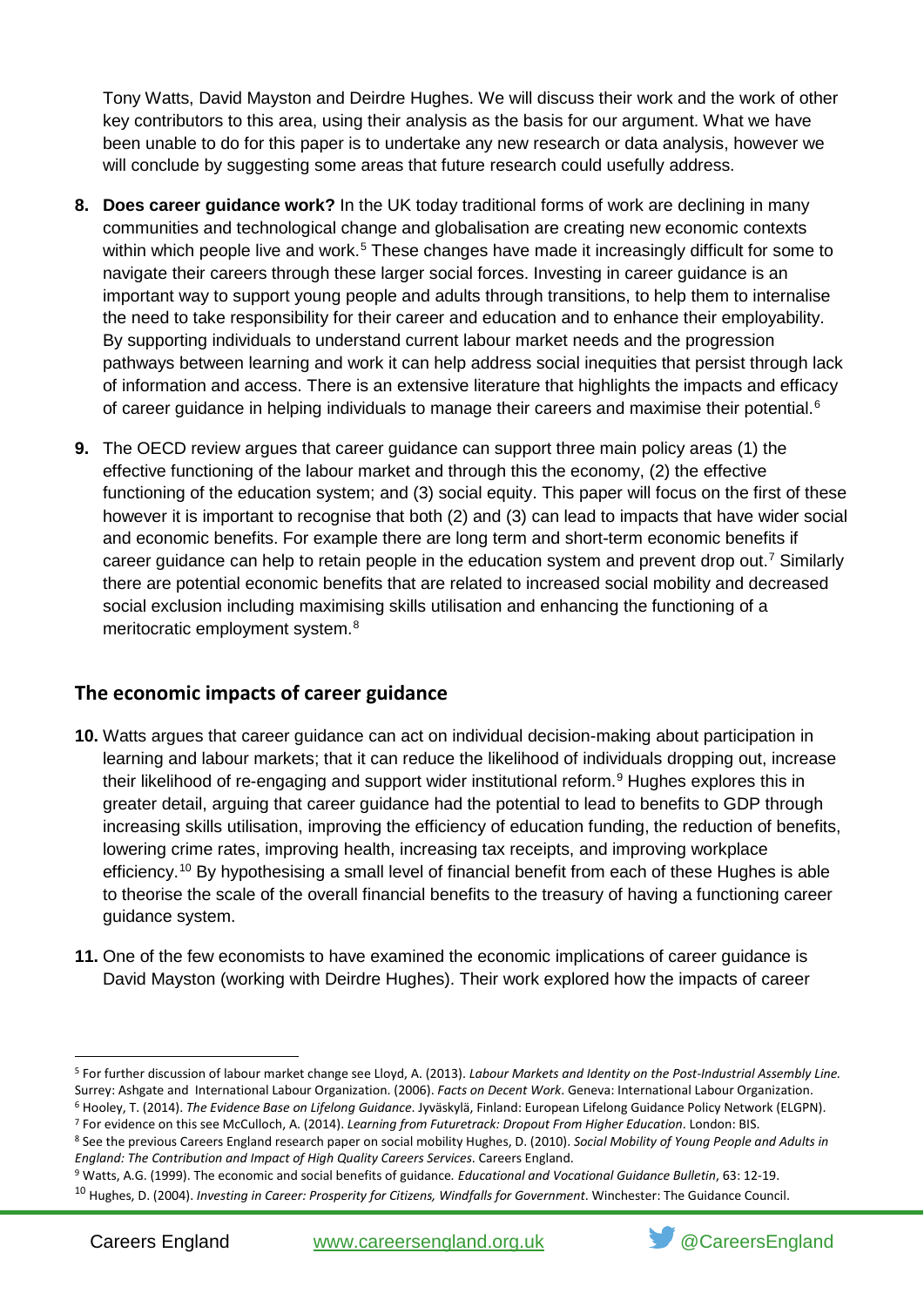guidance might register as economic benefits and how they might be measured.[11](#page-5-0) Mayston's papers provide a useful approach for quantifying the economic value of career guidance. Mayston begins from a presumption of a rational, knowable world and builds the argument for the value of 'perfect' careers guidance where careers guidance is able to correctly and comprehensively express abilities, skills and attributes in order to accurately advise individuals for or against a potential 'career move.' Mayston recognises that this "perfect" world is unlikely to be realised for a variety of reasons, but still uses it as a base assumption with the recognition that imperfections might reduce the impact.

- **12.** Behavioural economics challenges the kind of conceptualisation that Mayston advances. For example, behavioural economists note that individuals do not weigh up future costs and benefits consistently or rationally and that they tend to place greater weight on events which will happen sooner. This hyperbolic discounting may lead to regretful decision making when costs are near in the future and benefits are further away.<sup>[12](#page-5-1)</sup> Such a perspective suggests that the framing of career decisions may be as important as the "factual" advice that is given and consequently may lead to different kinds of modelling of the economic benefits of career guidance. One component of career education is to provide individuals with an understanding of themselves and their potential choices (i.e. a non-directive or "nudging" intervention) improving their overall ability to make informed career decisions rather delivering a straightforward match between individual and labour market.<sup>[13](#page-5-2)</sup>
- **13.** Career guidance can support an individual to increase their knowledge, skills and capacity to manage engagement in the labour market. It does not simply provide expert advice about a difficult decision, but rather leaves its participants with enhanced human capital which delivers various economic benefits including aiding labour market flexibility and enhancing the skill base of the country. The Mayston article is important: positive outcomes occur at both the individual and societal level when an individual can make improved career choices and access high quality careers guidance. However, our critique of this suggests a slightly different conceptual model which is set out in figure 1 and which will form the basis of this paper. This model highlights the way that career guidance enhances individual capacities and then explores the way in which these work through the economy to impact on macro-economic outcomes.

#### **Figure 1: A conceptual model of the economic outcomes of career guidance**



<span id="page-5-0"></span><sup>11</sup> Mayston, D. (2002). *Assessing the Benefits of Careers Guidance* (CeGS Occasional Paper). Derby: Centre for Guidance Studies, University of Derby.

<span id="page-5-1"></span><sup>12</sup> Frederick, S., Loewenstein,G., and O'Donoghue, T. (2002). Time discounting and time preference: A critical review. *Journal of Economic Literature* 40(2), 351-401.<br><sup>13</sup> Thaler, R. H., and Sunstein, C. R. (2008). *Nudge: Improving Decisions about Health, Wealth, and Happiness*. New Haven: Yale

<span id="page-5-2"></span>University Press.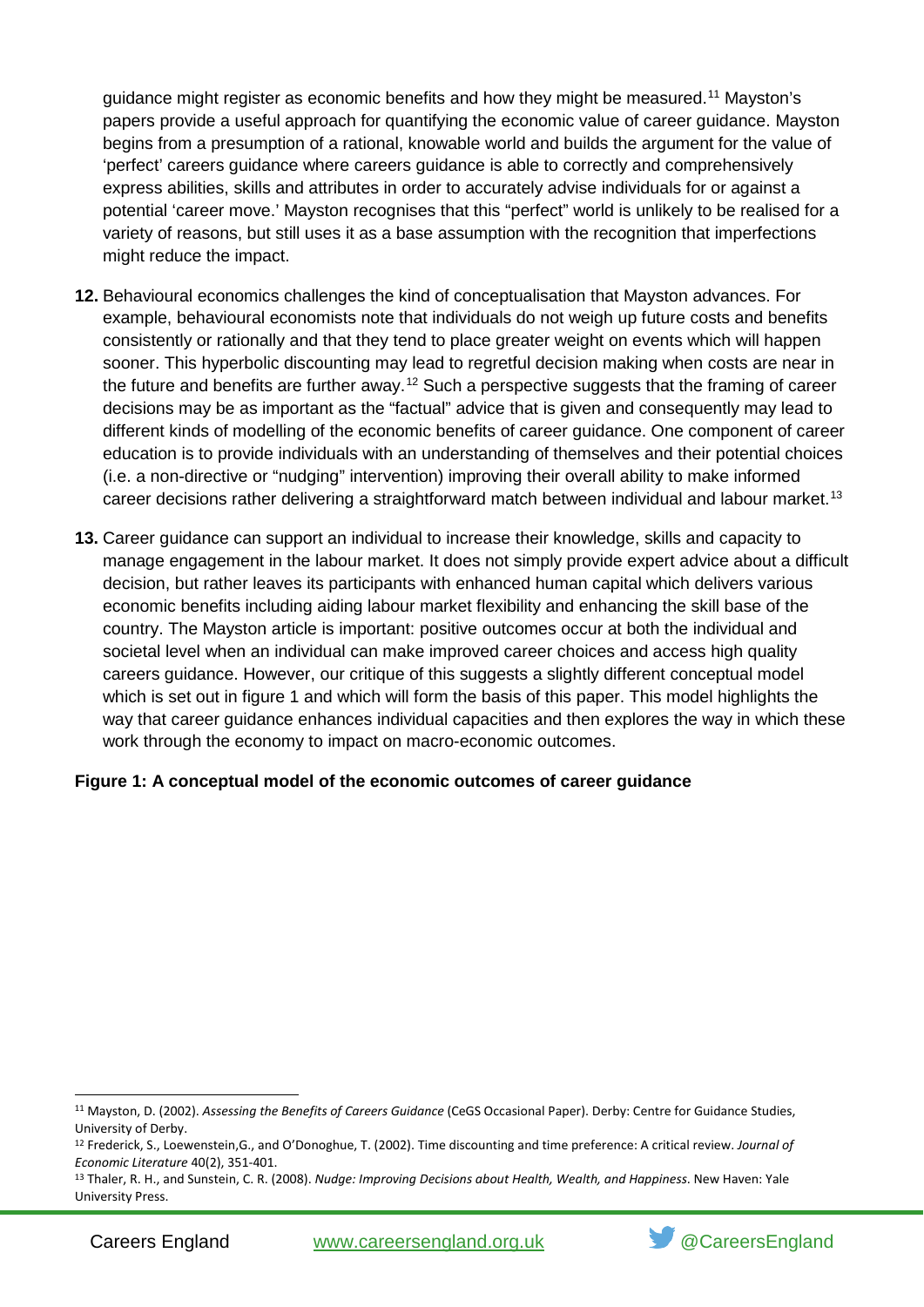

**14.** Figure 1 recognises that career guidance acts primarily on and for the individual. It helps individuals to make choices, to build their skills and to strategise their participation in learning and the labour market. This in turn leads to a number of primary economic outcomes such as increased labour market participation and an enhanced skills and knowledge base. The primary economic outcomes contribute to secondary outcomes and all of these outcomes work together to contribute to broader macro-economic benefits. Figure 1 conceptualises these economic impacts as essentially a linear hierarchy. In fact the relationship is likely to be more complex with each of the levels of the model interacting with the others. So for example improved health outcomes may also have an impact on decreased unemployment and increased labour market participation. However, for the sake of clarity the rest of the paper will work through this model sequentially and explore the evidence that exists to support the outcomes it proposes.

# **Individual outcomes of guidance**

- **15.** Individual outcomes of guidance are well documented in the literature at the immediate, intermediate and long-term levels.<sup>[14](#page-6-0)</sup> A meta-analysis of 47 studies identified statistically significant impacts across a range of career guidance interventions.<sup>[15](#page-6-1)</sup> Many of the frequently measured outcomes in the literature on career guidance are 'learning outcomes' whereby evaluators assess a change in knowledge, skills and attitudes immediately following a career guidance intervention. These impacts are fairly straightforward to operationalise into measurable indicators but they are only one kind of outcome of career guidance. This section discusses the individual outcomes of guidance under three main categories (1) how career guidance can increase human capital (including the kinds of learning outcomes discussed above), (2) how career guidance can increase social capital, and (3) how career guidance can support individual's to make smooth and purposeful transitions. These three outcomes influence an individual's overall capability to earn and contribute economically over the life course.
- **16. Human capital.** Human capital has been theorised as a correlate of economic growth since the mid twentieth century.<sup>[16](#page-6-2)</sup> At the individual level human capital refers to the stock of knowledge, skill

 $\overline{a}$ 



<span id="page-6-1"></span><span id="page-6-0"></span><sup>&</sup>lt;sup>14</sup> Maguire, M and Killeen, J. (2003). Outcomes From Career Information and Guidance Services. Paris: OECD.<br><sup>15</sup> Whiston, S.C., Sexton, T.L. and Lasoff, D.L. (1998). Career intervention outcome: a replication and extensio (1988). *Journal of Counseling Psychology*, 45(2): 150-165.

<span id="page-6-2"></span><sup>16</sup> Becker, G.S. (1964). *Human Capital.* New York: National Bureau of Economic Research.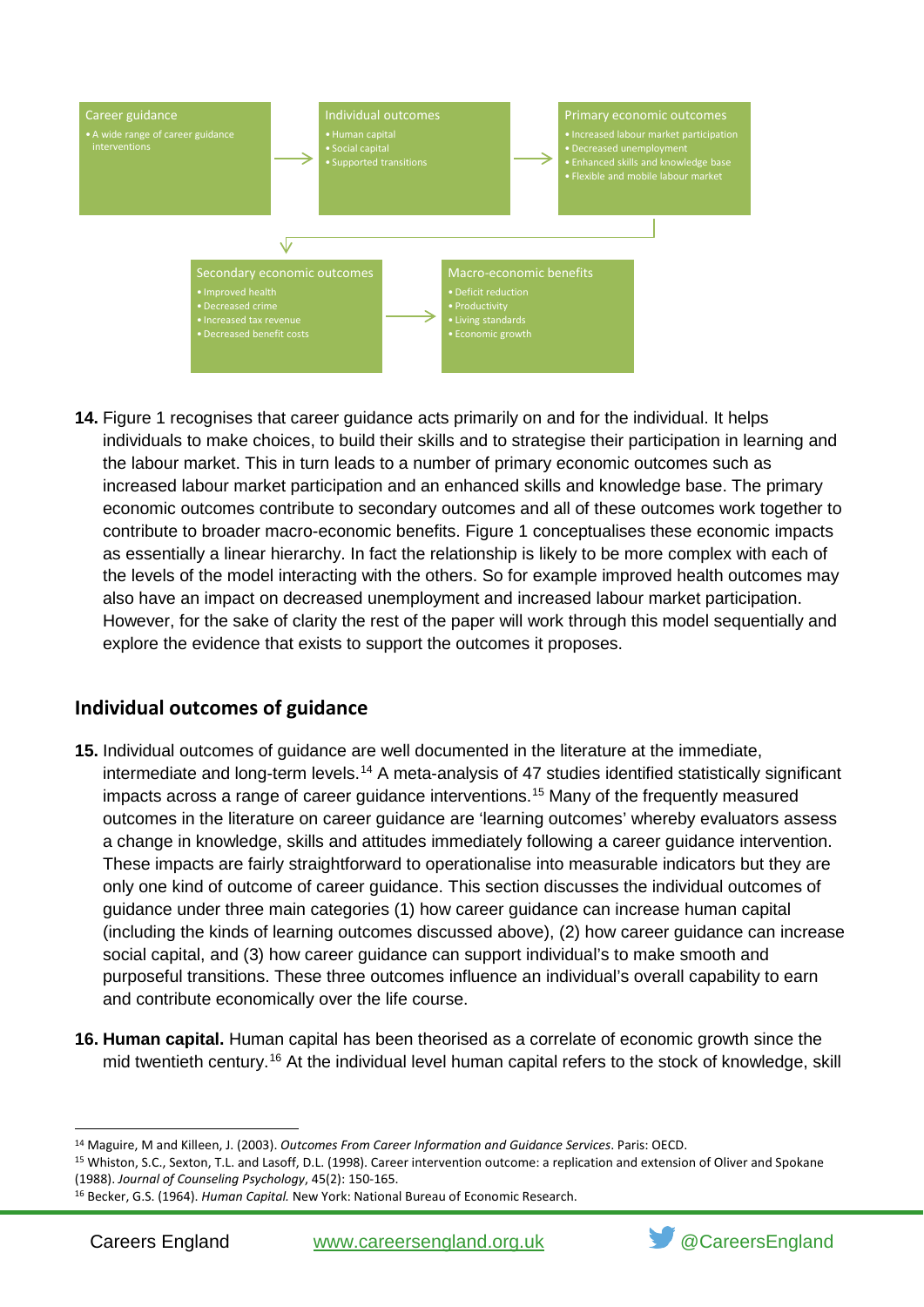and abilities of the individual.<sup>[17](#page-7-0)</sup> The acquisition of qualifications is often used as way of measuring human capital but this can be misleading for two main reasons: firstly qualifications are an imperfect, insensitive and inaccurate measure of an individuals' total human capital; and secondly human capital can be acquired in other ways which do not lead to qualifications e.g. on the job experience.

- **17.** There is considerable evidence suggesting that career guidance can support the acquisition of both skills and qualifications by encouraging individuals to commit to and complete formal and informal learning opportunities.<sup>[18](#page-7-1)</sup> In addition career guidance can support individuals to increase their awareness of the skills that they have acquired informally and to consider how these skills can best be deployed.
- **18.** While the acquisition of human capital is central to the economic value of career guidance it is important to unpack some of the assumptions about a direct relationship between human capital acquisition and economic growth. Simply increasing individuals' skills is unlikely to offer economic benefits if those skills do not align with the needs of the labour market. So for example there are limited benefits in endlessly increasing the numbers of graduates, but greater benefits increasing the number of graduates with skills which the economy lacks such as science, technology, engineering and maths (STEM) skills. Addressing skills mismatches, improving labour market signalling and discussing effective deployment of qualifications and skills are core functions of career guidance. So career guidance can both support individuals to increase their human capital in general and support them to consider the best way to increase their human capital in the context of the labour market.
- **19.** The OECD further embeds the importance of career guidance to human capital by suggesting a 'wider' form of human capital which not only includes educational attainment and skills but also self-motivated learning, job search skills as well as the attitudes and behaviours that contribute to working effectively and efficiently.<sup>[19](#page-7-2)</sup> In this conceptualisation it is not only the ability to be productive but the ability to develop and deploy these capacities. This definition aligns well with the focus on the acquisition of career management skills (CMS) that has increasingly been placed at the centre of career guidance policy.<sup>[20](#page-7-3)</sup> CMS can therefore be seen as a specialised form of human capital that helps individuals to navigate a changing labour market and to understand the education and skills pathways necessary to progress in their careers.<sup>21</sup>
- **20.** Career guidance can enhance the development of human capital in general by encouraging participation and success in the education and training system as well as through the direct development of CMS. For example Graverson and van Ours<sup>[22](#page-7-5)</sup> found that the skills developed through guidance increased success in job hunting by 30%. There is also evidence that suggests that the development of human capital through career guidance interventions can lead to broader personal and economic impacts. The Gatsby report *Good Career Guidance[23](#page-7-6)* suggests that there are important economic benefits when careers guidance professionals encourage investments in



<span id="page-7-0"></span> $\ddot{\phantom{a}}$ <sup>17</sup> Kwon, D. (2009). Human capital and its measurement. Paper presented at *The 3rd OECD World Forum on 'Statistics, Knowledge and*  Policy': Charting Progress, Building Visions, Improving Life, 27-30 October 2009, Busan, Korea.<br><sup>18</sup> Killeen, J. and Kidd, J.M. (1991). Learning Outcomes of Guidance: A Review of Recent Research. London: Department of Empl

<span id="page-7-2"></span><span id="page-7-1"></span><sup>19</sup> OECD. (2004). *Career Guidance and Public Policy: Bridging the Gap*. Paris: OECD.

<span id="page-7-3"></span><sup>20</sup> Watts, A.G. and Sultana, R.G. (2004). Career guidance policies in 37 countries: contrasts and common themes. *International Journal for Educational and Vocational Guidance,* 4: 105 – 122.

<span id="page-7-5"></span><span id="page-7-4"></span><sup>&</sup>lt;sup>21</sup> Maguire, M and Killeen, J. (2003). *Outcomes from Career Information and Guidance Services*. Paris: OECD.<br><sup>22</sup> Graversen, B. K., and Van Ours, J. C. (2008). How to help unemployed find jobs quickly: Experimental evide activation program. *Journal of Public Economics*, *92*(10): 2020-2035.

<span id="page-7-6"></span><sup>23</sup> Gatsby Charitable Foundation. (2014). *Good Career Guidance*. London: Gatsby Charitable Foundation.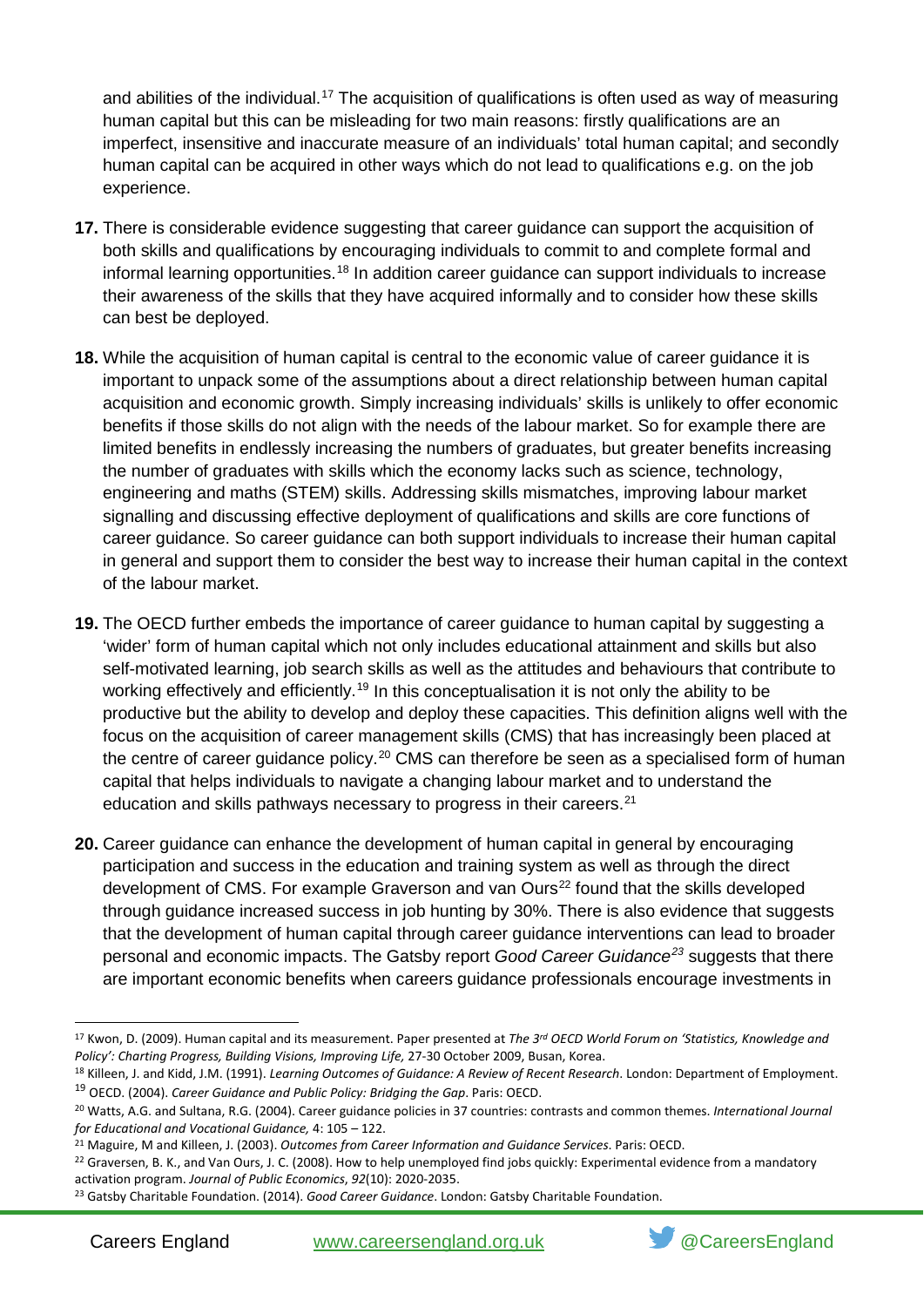human capital. Beginning with the benchmark of an investment of approximately £200 per pupil the following savings were predicted if guidance encouraged students to attain the following qualifications.

- If one more pupil attained an undergraduate degree it would offset the cost of providing the benchmarks to 985 pupils.
- If one more female pupil attained a Foundation Degree it would offset the cost for 535 pupils.
- If one more pupil attained a Level 2 Apprenticeship it would offset the cost for between 395 and 610 pupils.
- If one more pupil attained a Level 3 Apprenticeship it would offset the costs for 665 and 990 pupils.
- If one more pupil is deterred or prevented from becoming NEET it would offset the cost for 280 pupils.
- **21.** The evidence therefore suggests that career guidance can deliver human capital gains for individuals and that these in turn can contribute to wider economic gains.
- **22. Social capital**. Social capital is another important piece of the puzzle in conceptualising the economic benefits of career guidance. Social capital refers to an individual's "*ability to secure benefits through membership in networks and other social structures.*"[24](#page-8-0) Social capital therefore combines a number of different concepts together including the size of your social network (whether you know a lot of people), the relative social and economic power of your network (whether you know rich and powerful people) and your ability to extract personal and career benefits from this network (whether you are willing and able to persuade people to help you). There is clear research evidence which links social capital to both successful transitions to work<sup>[25](#page-8-1)</sup> and to longer term career success.<sup>[26](#page-8-2)</sup> Social capital also helps individuals cope and remain resilient during periods of unemployment.<sup>[27](#page-8-3)</sup> Inevitably social capital offers advantages to those who come from families and communities which are powerful and well-networked. However, social capital is something that it is possible for an individual to develop both through increasing their networking skills and through brokerage into new and more powerful social groups.
- **23.** Career guidance can play an important role in providing individuals with access to information and intelligence that is outside of their immediate social network, offsetting some of the disadvantages offered by inequalities in social capital. <sup>[28](#page-8-4)</sup> It can also support the acquisition of social capital by brokering access to networks (e.g. potential employers) and providing access to mentoring and insights about how to penetrate important career networks. [29](#page-8-5) Career guidance is also well placed to articulate the importance of networking to job and progression opportunities to individuals. There



 $\overline{a}$ <sup>24</sup> Portes, A. (1998). Social capital: Its origins and applications in modern sociology. Annual Review of Sociology, 24: 1-24.<br><sup>25</sup> Hardie, J. H. (2015). The best laid plans: Social capital in the development of girls' ed

<span id="page-8-1"></span><span id="page-8-0"></span>*Problems*, 62(2): 241-265.

<span id="page-8-2"></span><sup>26</sup> Seibert, S. E., Kraimer, M. L., and Liden, R. C. (2001). A social capital theory of career success. *Academy of Management Journal*, 44(2): 219-237.

<span id="page-8-3"></span><sup>27</sup> McArdle, S., Waters, L, Briscoe, J.P. and Hall, D.T. (2007). Employability during unemployment: Adaptability, career identity and human and social capital. *Journal of Vocational Behaviour,* 71: 247 – 264.

<span id="page-8-4"></span><sup>&</sup>lt;sup>28</sup> Bryan, J., Moore-Thomas, C., Day-Vines, N.L., and Holcombe-McCoy, C. (2011). School counsellors as social capital: the effect of high school college counselling on college application rates. *Journal of Counselling and Development.* 89(2): 190 – 199.

<span id="page-8-5"></span><sup>29</sup> Hooley, T., Matheson, J., and Watts, A.G. (2014). *Advancing Ambitions: The Role of Career Guidance in Supporting Social Mobility*. London: The Sutton Trust.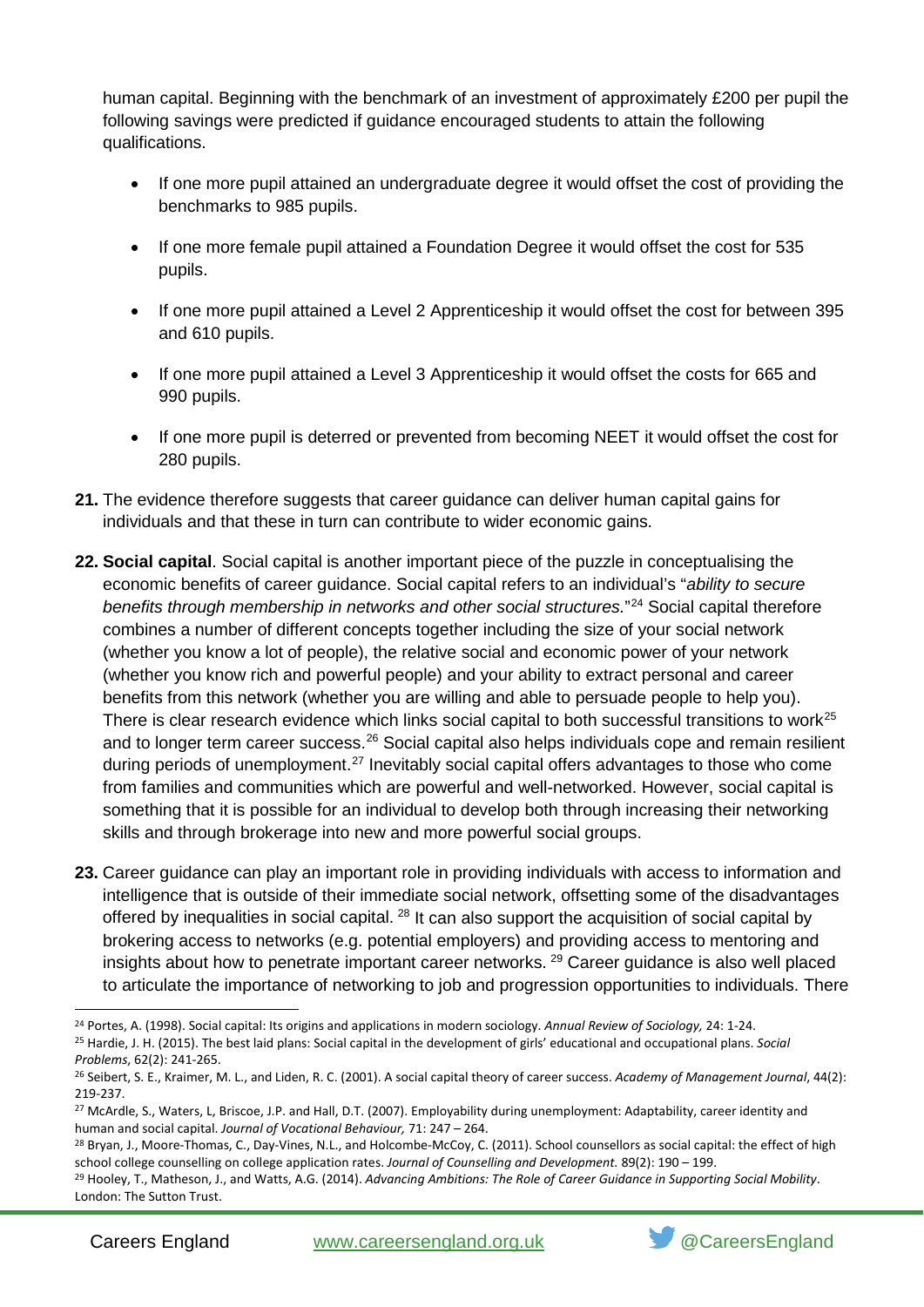is some emergent evidence that engagement in career guidance actually fosters an increase in social capital.<sup>[30](#page-9-0)</sup> Research by the Education and Employers Taskforce found positive correlations between employer contacts at school and an individual's career confidence, their likelihood of being NEET and their salary suggesting that these positive effects are most likely to be explained by the increase in social capital enabled by employer engagement.<sup>[31](#page-9-1)</sup> It is worth mentioning the value of group guidance and "*job clubs*" in this context. Forms of career guidance which bring people together and allow them to share ideas and provide mutual aid have been found to be effective in both enhancing individuals social capital and in helping them to find work.<sup>[32](#page-9-2)</sup>

- **24. Supported transitions**. A final area in which career guidance can offer economically relevant benefits for individuals is by supporting smooth and rapid transitions to further learning and work. Transitions from education to work and from unemployment to work are fraught with challenges. Career guidance can help to smooth these transitions. When assisting with transitions, interventions work best when they are targeted and provided quickly after an individual drops out of learning or work; and when they focus on developing positive attitudes such as increased selfconfidence and increased self-efficacy alongside practical support with recruitment processes.[33](#page-9-3) In addition careers guidance prioritises proactive behaviours such as goal setting and active job searching which help smooth career transitions. Liu *et al.* found that those proactively engaged in job searching as a result of career guidance intervention were 2.67 times more likely to become employed than those that did not take part in an intervention.<sup>[34](#page-9-4)</sup>
- **25.** Career guidance can also support other kinds of life transitions including return to work following illness or child or elder care responsibilities. $35$  A study of a career guidance programme focused on the vocational rehabilitation of people with disabilities in Utah concluded that it improved participation in work and that this resulted in an increase in taxation revenues and a decrease in benefit payments.<sup>[36](#page-9-6)</sup> Another important area where career guidance can contribute is in helping older people to think through work transitions in later life, the transition to retirement and how to remain economically active for longer.<sup>[37](#page-9-7)</sup>

# **Primary economic outcomes**

**26.** The individual outcomes described above have obvious benefits for the individual who increases their human or social capital or makes a transition to further learning or work. However, when aggregated together these individual outcomes also bring social and economic outcomes that are



<span id="page-9-0"></span><sup>-</sup><sup>30</sup> Hall, B., Nagel Newberg, S., and Soria, K. M. (2012). Career development courses and social capital. Paper presented to the *American College Personnel Association (ACPA) Annual Convention*, Louisville, KY, March 26, 2012.

<span id="page-9-1"></span><sup>31</sup> Mann, A. (2012). *It's Who You Meet: Why Employer Contacts at School Make a Difference to the Employment Prospects of Young*  Adults. London: Education and Employers Taskforce.<br><sup>32</sup> Trutko, J., O'Brien, C., Wandner, S., and Barnow, B. (2014). *Formative Evaluation of Job Clubs Operated by Faith and Community-based* 

<span id="page-9-2"></span>*Organizations: Findings from Site Visits and Options for Future Evaluations*. Washington: U.S. Department of Labor.

<span id="page-9-3"></span><sup>33</sup> Neary, S., Hooley, T., Morris, M., and Mackay, S. (2015 - Forthcoming). *The Impact of Career Guidance on Progression in Learning and Work: A Literature Review.* London: DBIS.<br><sup>34</sup> Liu, S., Huang, J. and Wang, M. (2014). Effectiveness of job search interventions: A meta-analytic

<span id="page-9-4"></span>

review. *Psychological Bulletin,* 140 (4):1009-1041.

<span id="page-9-5"></span><sup>35</sup> Houston, D.M. and Marks, G. (2003). The role of planning and workplace support in returning to work after maternity leave. *British Journal of Industrial Relations*, 41(2): 197-214.

<span id="page-9-6"></span><sup>36</sup> Wilhelm, S. and Robinson, J. L. (2013). The economic impact of Utah's Vocational Rehabilitation Program. *Journal of Disability Policy Studies*, 24(3): 148-157

<span id="page-9-7"></span><sup>37</sup> See Research New Zealand (2006). *45 Plus: Choices in the Labour Market* (Stage 1: Review of Literature on Programmes of Career Information, Advice and Guidance for Mature Non-Participants). Wellington: Department of Labour; and Cedefop. (2011). *Working and Ageing: Guidance and Counselling for Mature Learners*.

Luxembourg: Publications Office of the European Union.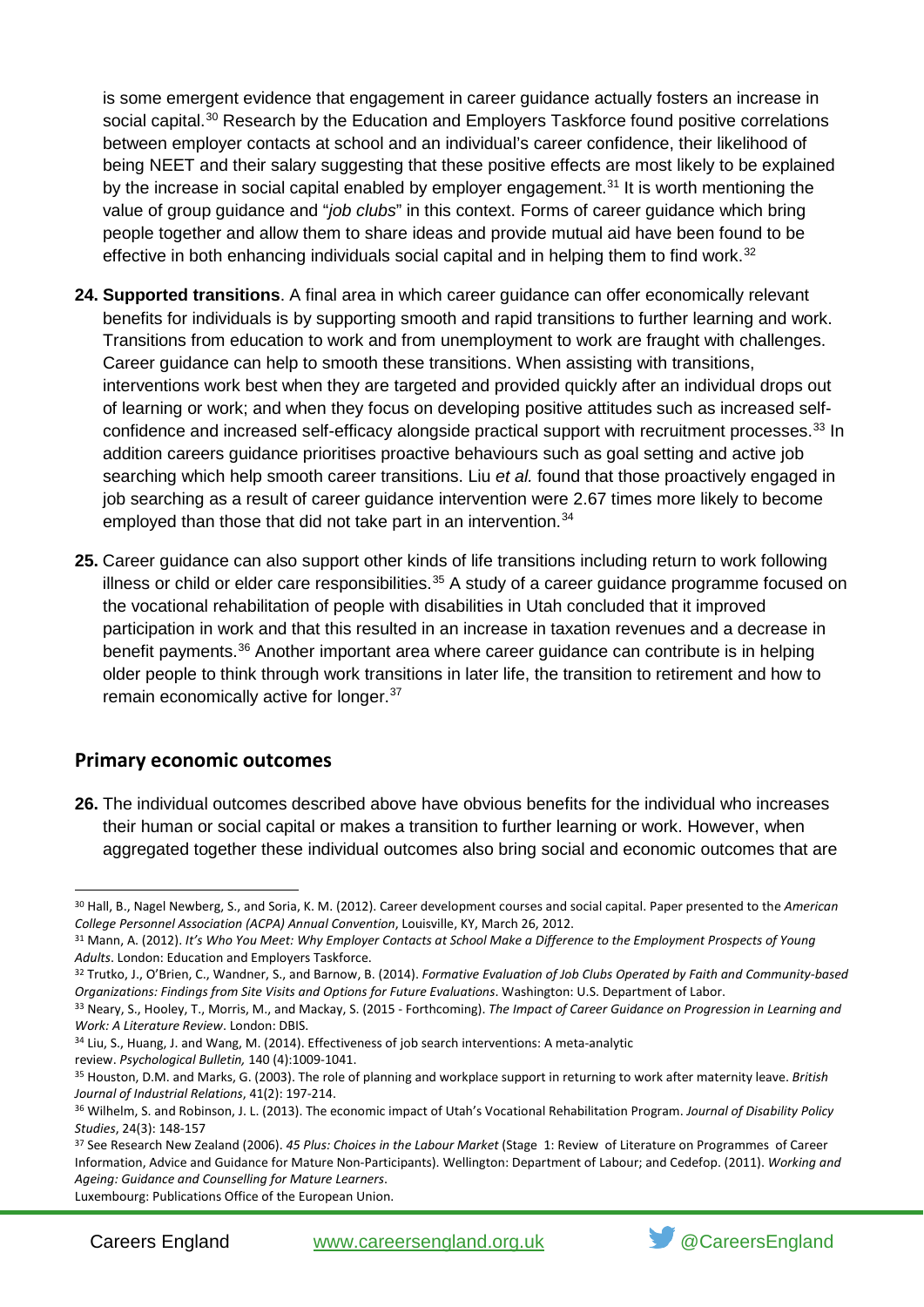of interest to public policy. In particular, supporting career guidance activities leads to the following primary economic outcomes: (1) increased labour market participation, (2) decreased unemployment, (3) an enhanced skill and knowledge base and a (4) flexible and mobile labour market.

**27. Increased labour market participation**. David Cameron has dedicated his government to realising full employment.

*We need to have full employment and that should mean another 2 million jobs in this Parliament, and that is what I want to see us achieve.*[38](#page-10-0)

- **28.** The commitment to full employment was also included in the Queen's speech: *"Legislation will be brought forward to help achieve full employment and provide more people with the security of a job."*[39](#page-10-1) However, the realisation of full employment has been out of reach of governments for over 30 years. Much of this relates to broader structural changes in the labour market and in the state's response to these changes, however within this there is some room for career guidance to both speed up individuals progress through the labour market (e.g. moving from unemployment to employment more quickly) and also for career guidance to contribute to wider structural reforms such as the development of the apprenticeship system and the realisation of employer ownership of the skills agenda.
- **29.** Good career guidance decreases shocks to the labour market which may arise from inadequate job matching and poor job signalling. This supports individuals to move into the most appropriate job for them.<sup>[40](#page-10-2)</sup> In addition participants in guidance programmes are more likely to progress to employment.[41](#page-10-3) For example graduates who had participated in career guidance programmes reported higher rates of both employment and (higher skill) graduate-level employment. [42](#page-10-4)
- **30. Decreased unemployment**. Decreasing unemployment is strongly related to an increase in employment, but it is not simply a negative restatement of it. In a dynamic economy it is very likely that individuals will experience periods when they are unable to find employment. Unemployment is only one response to this situation. Alternatives include the establishment of enterprises and reengaging in education and training. The Government has recognised this with Skills Minister Nick Boles placing the development of Apprenticeships at the centre of attempts to reduce youth unemployment.[43](#page-10-5) Clearly individuals' capacity to choose alternatives to unemployment is strongly bound up with their knowledge of these alternatives, their personal access to financial, social and human capital and their entitlement to support from the state or other bodies. However, as we have seen career guidance can contribute to enhancing an individual's human and social capital, increasing their awareness of the options available, and supporting them to make faster transitions out of unemployment.



 $\overline{a}$ 

<span id="page-10-1"></span><span id="page-10-0"></span><sup>&</sup>lt;sup>38</sup> Cameron, D. (2015). Speech at Tetley, Stockton-on-Tees, 12<sup>th</sup> May 2015.<br><sup>39</sup> Cabinet Office and Her Majesty the Queen. (2015). Queen's Speech, Houses of Parliament, 27<sup>th</sup> May 2015.<br><sup>40</sup>Hughes, D. and Borbely-Pecze, *Addressing Labour Supply and Demand* (ELGPN Concept Note No. 2). Jyväskylä: ELGPN.

<span id="page-10-3"></span><span id="page-10-2"></span><sup>41</sup> Blundell, R., Dias, M. C., Meghir, C., and Reenen, J. (2004). Evaluating the employment impact of a mandatory job search program. *Journal of the European Economic Association*, *2*(4): 569-606.

<span id="page-10-4"></span><sup>42</sup> Taylor, A. R. and Hooley, T. (2014). Evaluating the impact of career management skills module and internship programme within a university business school. *British Journal of Guidance and Counselling*, *42*(5), 487-499.

<span id="page-10-5"></span><sup>43</sup> Department for Business Innovation and Skills, Department for Education and Bowles, N. (2015). Number of young people not in work or education in England falls to 10 year low. Available fro[m https://www.gov.uk/government/news/number-of-young-people-not-in](https://www.gov.uk/government/news/number-of-young-people-not-in-work-or-education-in-england-falls-to-10-year-low)[work-or-education-in-england-falls-to-10-year-low](https://www.gov.uk/government/news/number-of-young-people-not-in-work-or-education-in-england-falls-to-10-year-low) [Accessed 31st May 2015].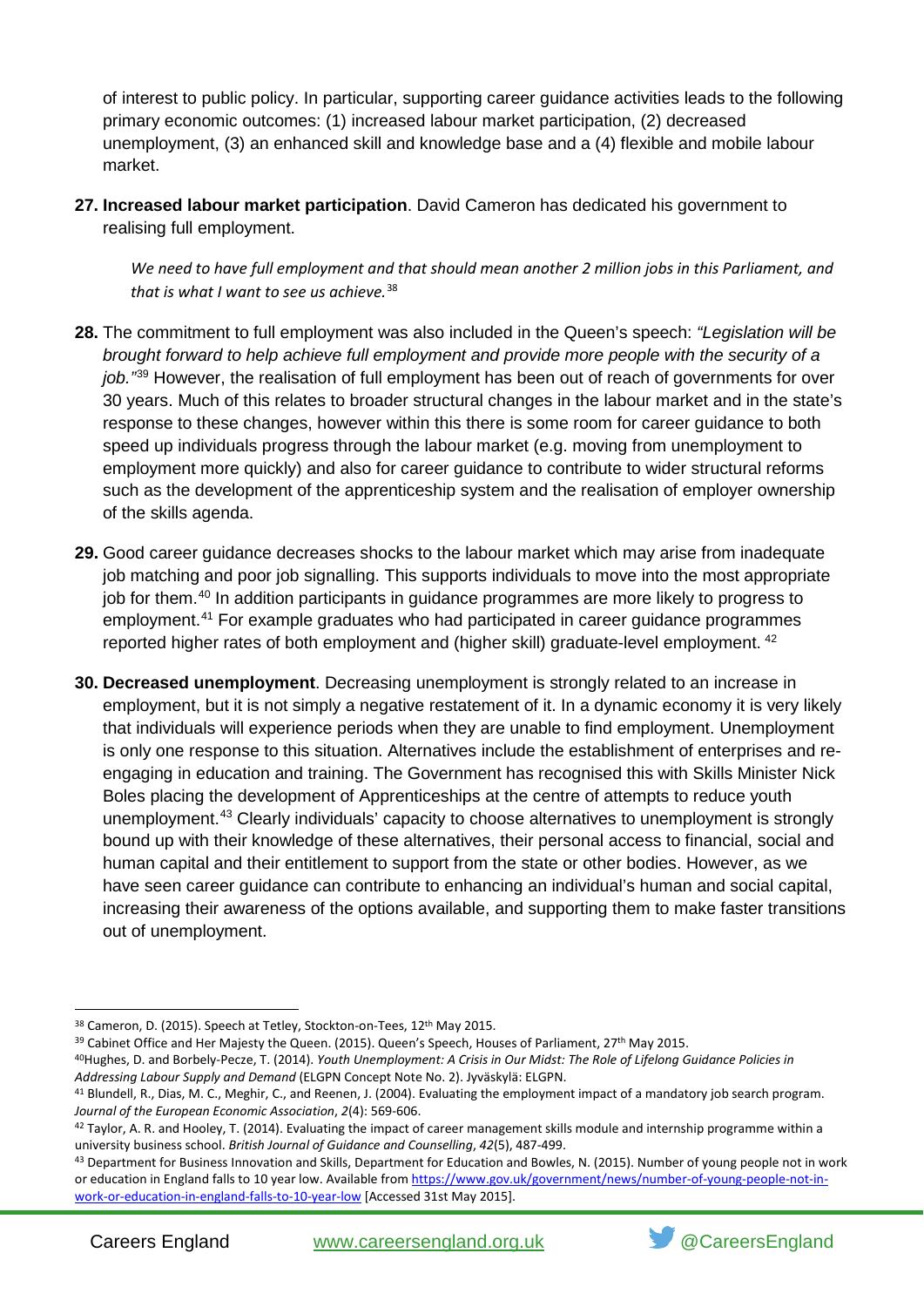- **31.** Career guidance lowers the impact of unemployment by reducing the time spent searching for work and increasing the probability of finding suitable work.<sup>[44](#page-11-0)</sup> There is a wide range of research that demonstrates that career guidance can reduce the number of drop outs from education and training and re-engage discouraged workers.<sup>[45](#page-11-1)</sup> Cedefop suggests that guidance can help to prevent young people from becoming NEET by helping an individual to assess their risk of disengagement from the labour market or education (e.g. by dropping out of school) and by helping them to clarify their goals and create a clearer career path.<sup>[46](#page-11-2)</sup> London Mayor Boris Johnson recently positioned career guidance as a way of addressing youth unemployment as part of his announcement of the London Ambitions Careers Offer: "*We have a generation now who are at risk of missing out on golden opportunities. Part of the solution is a careers offer that is easy to navigate…*" and which sets out "*a pragmatic way to tackle some of the challenges that young people face when trying to make the right career choices*."[47](#page-11-3) Liu, Wang and Huang found that guidance improved the probability of employment for unemployed workers.<sup>[48](#page-11-4)</sup> A five year longitudinal study on the effectiveness of guidance found that five years on from the career guidance many participants had moved into some form of employment education or training.<sup>[49](#page-11-5)</sup>
- **32. Enhanced skills and knowledge base**. At the macro level, human capital is the stock of skills and knowledge that allow workers to engage in productive labour within economies.<sup>[50](#page-11-6)</sup> The Conservative manifesto clearly recognised the importance of skills with pledges to lead the world in maths and science, to improve skills training and to ensure that Britain's universities remained world leading.<sup>[51](#page-11-7)</sup> As paragraphs 16-21 argue there is clear evidence that career guidance can support individuals to increase their human capital and contribute to the development of the national skills base. However, in order to have this kind of national impact it is necessary for there to be wide levels of access to career guidance across the population.
- **33. Flexible and mobile labour market**. Flexible and mobile labour market policies facilitate the movement of labour into the most productive sectors in the economy. Such flexibility relates to both sectors and to geographies. In a dynamic labour market both what kind of work is available and where this work is located are both likely to change over time. When labour can be supported to become mobile it can help to ease regional skills shortages and allows the labour market to be more productive.<sup>[52](#page-11-8)</sup>
- **34.** The promotion of flexible labour markets typically translates to relaxed regulation of the kind outlined by the Government in the Enterprise Bill.<sup>[53](#page-11-9)</sup> However, the reduction of employment regulation is only one strategy that can support flexibility and one which can also have some



<span id="page-11-0"></span> $\ddot{\phantom{a}}$ <sup>44</sup> Access Economics (2006). *The Economic Benefits of Career Development Services*. Hawthorn: The Career Industry Council of Australia.

<span id="page-11-1"></span><sup>45</sup> Watts, A.G. (1999). The economic and social benefits of guidance*. Educational and Vocational Guidance Bulletin*, 63: 12-19.

<span id="page-11-2"></span><sup>46</sup> Cedefop. (2008). *Career Development at Work: A Review of Career Guidance to Support People in Employment.* Luxembourg: Office for Official Publications of the European Communities.

<span id="page-11-3"></span><sup>47</sup> London Enterprise Panel and London Councils. Supported by the Mayor of London. (2015). *London Ambitions: Shaping A Successful*  Careers Offer For All Young Londoners. London: London Enterprise Panel and London Councils.<br><sup>48</sup> Liu, S., Huang, J. and Wang, M. (2014). Effectiveness of job search interventions: A meta-analytic review. Psychological Bull

<span id="page-11-4"></span><sup>140(4):</sup> 1009-1041. 49 Bimrose, J., Barnes, S. -A. and Hughes, D. (2008). *Adult Career Progression and Advancement: A Five Year Study of the Effectiveness of* 

<span id="page-11-5"></span>*Guidance*. London: Warwick Institute for Employment Research, DfES.

<span id="page-11-6"></span><sup>50</sup> Kwon, D. (2009). Human capital and its measurement. *The 3rd OECD world forum on 'statistics, knowledge and policy' charting progress, building visions, improving life,* 27-30 October 2009. Busan, Korea. Available at:

<http://www.oecd.org/site/progresskorea/44109779.pdf> [Accessed 21 May 2015].

<span id="page-11-7"></span><sup>51</sup> The Conservative Party. (2015). *Strong Leadership, A Clear Economic Plan, A Brighter, More Secure Future*. London: The Conservative Party.

<span id="page-11-8"></span><sup>52</sup> Blanchard, O.J. and Katz, L.F. (1992). *Regional Evolutions*. Washington, D.C.: Brookings Papers on Economic Activity .

<span id="page-11-9"></span><sup>53</sup> Javid, S. and Soubry, A. (2015). Sajid Javid outlines ambitious Enterprise Bill. London: DBIS. Available from <https://www.gov.uk/government/news/sajid-javid-outlines-ambitious-enterprise-bill> [Accessed 31st May 2015].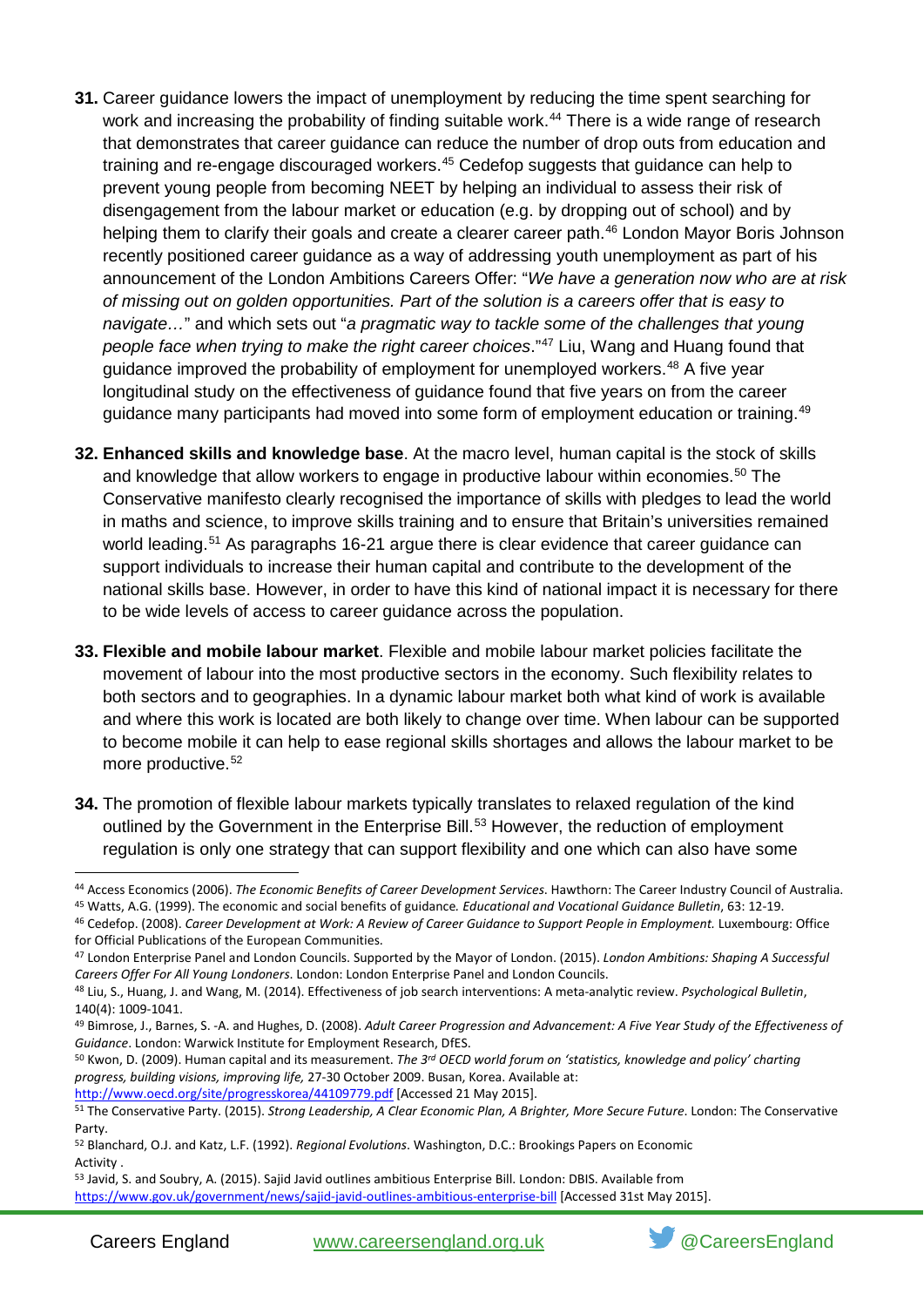downsides for workers. Career guidance enhances flexibility through supporting individuals to develop their capacity to read and respond to labour market change, by prioritising the importance of lifelong learning and by helping individuals to remain resilient in the face of change and positive about adapting to the demands of shifts in the labour market.

## **Secondary economic outcomes**

- **35.** So far this paper has focused on the direct benefits of career guidance for individuals and then on tracing through how these benefits impact on the economy. However, given the direct benefits to the economy there are a number of secondary consequences that it is possible to hypothesise. The literature points to several secondary economic benefits to career guidance which include: (1) improved health, (2) decreased crime, (3) increased tax revenue; and (4) decreased cost of benefits.
- **36. Improved health**. Societies that perform well on key health indicators enjoy higher productivity and greater levels of happiness. Mayston suggests that when an individual is encouraged (through career guidance) to make a career move which increases their net income this may in turn improve their health. [54](#page-12-0) The literature on satisfaction with life including job satisfaction finds correlation with higher quality of life and wider health outcomes.<sup>[55](#page-12-1)</sup> There is strong evidence that highlights the inter-dependence of work, career and mental health<sup>[56](#page-12-2)</sup> and which demonstrates the impacts that career guidance can have on positive mental health.<sup>[57](#page-12-3)</sup> Career guidance can facilitate an individual to reduce stress by effectively managing their life and work and to maintain positive mental health by cultivating resilience during times of unemployment.
- **37. Decreased crime**. High rates of unemployment for both individuals and communities correspond to higher levels of crime.[58](#page-12-4) Additional correlates of crime such as low job status and a lack of skills and training are also areas into which career guidance seeks to intervene.<sup>[59](#page-12-5)</sup> There is also a more direct tradition of using career guidance as an intervention with offenders and ex-offenders to try and prevent recidivism.<sup>[60](#page-12-6)</sup> The availability of career guidance, particularly for groups at risk of engagement in crime can therefore be a valuable strategy to prevent crime and re-engage those within the criminal economy in the mainstream labour market.
- **38. Increased tax revenue**. There is a case that investment in career guidance leads to increased tax revenue. Increased employment, better skills deployment, higher levels of workforce engagement and many of the other observed benefits of career guidance have the potential to lead to increases in the tax revenue. For example, Hughes notes that one percent increase of the population in



<span id="page-12-0"></span><sup>54</sup> Mayston, D. (2002). *Assessing the Benefits of Careers Guidance* (CeGS Occasional Paper). Derby: Centre for Guidance Studies, University of Derby.

<span id="page-12-1"></span><sup>55</sup> Faragher, E. B., Cass, M., and Cooper, C. L. (2005). The relationship between job satisfaction and health: A meta-analysis. *Occupational and Environmental Medicine*, 62(2): 105-112.

<span id="page-12-2"></span><sup>56</sup> E.g. Waddell, G. and Burton, K. (2006). *Is Work Good for Your Health and Well-Being?* Department for Work and Pensions. Norwich: TSO.

<span id="page-12-3"></span><sup>57</sup> Vuori, J., Toppenen-Tanner, S., and Mutanen, P. (2012). Effects of resource building group intervention on career management and mental health in work organizations: randomised controlled field trials. *Journal of Applied Psychology*, 97(2), 273-286.

<span id="page-12-4"></span><sup>58</sup> Mayston, D. (2002). *Assessing the Benefits of Careers Guidance* (CeGS Occasional Paper). Derby: Centre for Guidance Studies, University of Derby.

<span id="page-12-5"></span><sup>59</sup> Watts, A. G. (2001). Career guidance and social exclusion: a cautionary tale. *British Journal of Guidance and Counselling*, 29(2), 157- 176.

<span id="page-12-6"></span><sup>60</sup> Rakis, J. (2005). Improving the employment rate of ex-prisoners under parole. *Federal Probation*, 69 (1): 7-12; Filella-Guin, G., and Blanch-Plana, A. (2002). Imprisonment and career development: An evaluation of a guidance programme for job finding. *Journal of Career Development*, 29(1): 55-68.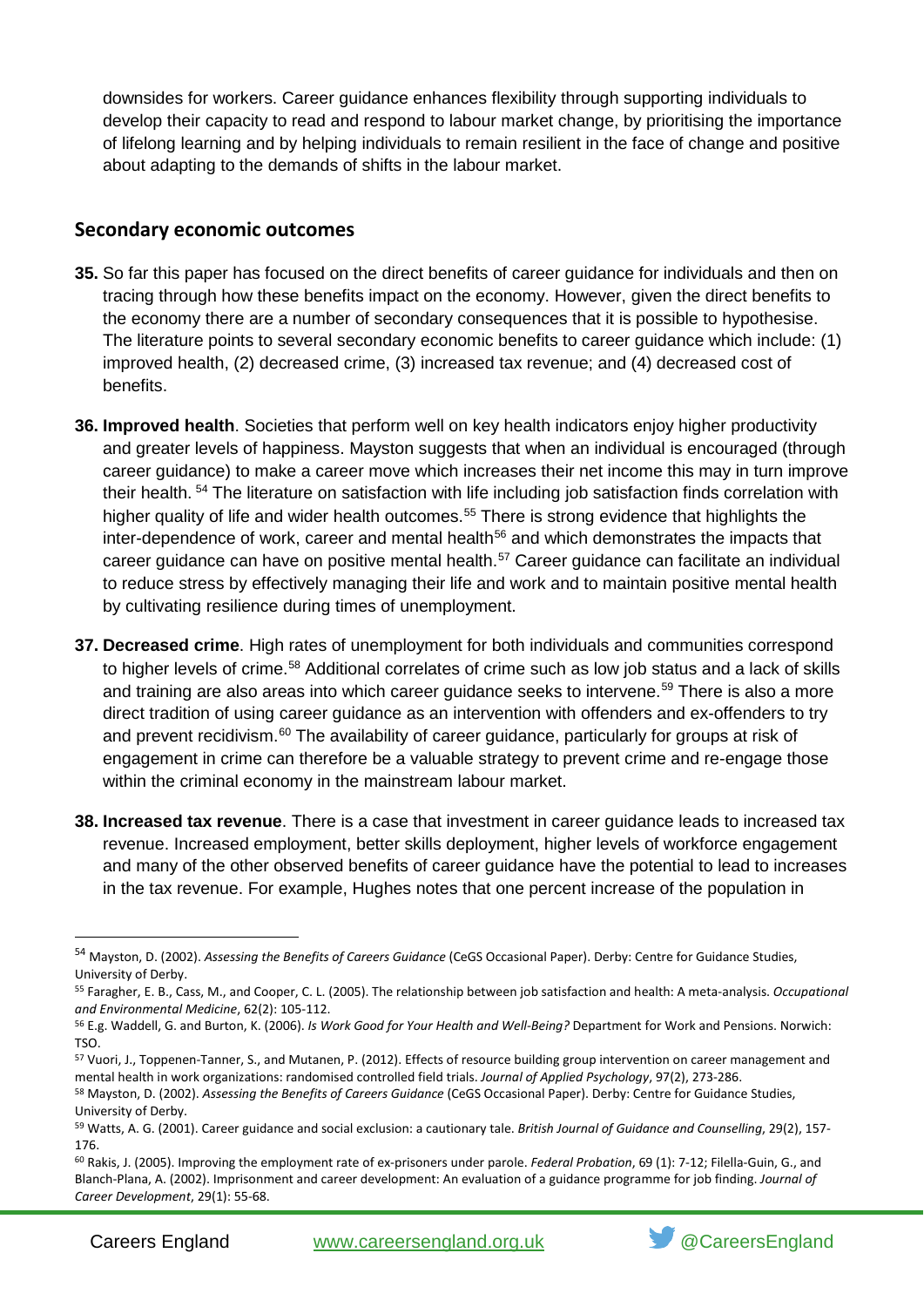regular work could generate over £1,513 billion of revenue for the United Kingdom.  $61$  In a previous Careers England paper Taylor sought to quantify the impact of the loss of Connexions as leading to £3.2 billion of lost earnings for those young people who would have benefitted from the service and then tracing the consequent implications for both reduced tax and increased benefits.<sup>[62](#page-13-1)</sup>

- **39.** Estimating the impacts of career guidance on taxation is a complex undertaking and one which inevitably requires the use of some assumptions which are open to challenge. Perhaps the most rigorous attempt to trace this relationship can be found in a Northern Irish report which used a mixed methods approach to estimate the economic value of the Education Guidance Service for Adults. [63](#page-13-2) This report estimated that the government would receive £9.02 net additional tax revenue for every £1 of public money invested.
- **40. Decreased cost of benefits**. The government has pledged to reduce the size of the UK's benefits bill through the reform of *"welfare, with legislation encouraging employment by capping benefits and requiring young people to earn or learn."*[64](#page-13-3) The linking of benefit reduction with the transition to work and learning highlights the central role that career guidance can play in this agenda. Career guidance can help to reduce benefits in several ways. Firstly individuals that have high quality guidance may engage in productive labour for longer. In addition career guidance's role in supporting transitions decreases the amount of time people spend drawing from the public purse as long as people are able to move from worklessness to sufficiently well paid work to take them out of benefits. Many unemployed people live "precarious" lives whereby they cycle between lowpaid work and periods of worklessness. Career guidance can support both the re-engagement with the labour market and an increase in skills which can enable individuals to progress out of precarity.[65](#page-13-4) In 2004, Hughes quantified the potential savings, suggesting that every one percent decrease in unemployment benefits can result in a savings of up to £44 million. <sup>[66](#page-13-5)</sup>

### **Macro-economic benefits**

- **41.** Much of the literature on career guidance policy emphasises the need for systemic approaches to the delivery of career guidance. The activity is transversal, lifelong and cross-sectoral and its benefits are consequently diverse and spread across a range of policy concerns. This paper has traced these benefits as they work their way through the economy. However, it is at the macroeconomic level that we should ultimately hope to find the impacts of career guidance. It is here that we might hope to see the value of high skilled individuals and better aligned education and employment systems.
- **42.** The Queen's speech outlined the macro-economic priorities of the current government which are: (1) reduce the deficit; (2) increase productivity; (3) raise living standards; and (4) create economic growth. This section details the ways in which career guidance can evidence its usefulness within these current priority parameters.



<span id="page-13-1"></span><span id="page-13-0"></span><sup>61</sup> Hughes, D. (2004). *Investing in Career: Prosperity for Citizens, Windfalls for Government.* Winchester: The Guidance Council. <sup>62</sup> Taylor, L. (2013). *Cost to the Economy of Government Policy on Career Guidance: A Business Case for Funding*<br>and Strengthening Career Guidance in Schools. Careers England.

<span id="page-13-3"></span><span id="page-13-2"></span><sup>&</sup>lt;sup>63</sup> Regional Forecasts. (2008). *Examining the Impact and Value of EGSA to the NI Economy*. Belfast: Regional Forecasts.

<sup>&</sup>lt;sup>64</sup> Cabinet Office and Her Majesty the Queen. (2015). Queen's Speech, Houses of Parliament, 27<sup>th</sup> May 2015.

<span id="page-13-4"></span><sup>65</sup> Hendra, R., Riccio, J. A., Dorsett, R., Greenberg, D. H., Knight, G., Phillips, J., Robins, P., Vegeris, S., Walter, J., Ray, K. Smith, J. and Hill, A. (2011). Breaking the low-pay, no-pay cycle: Final evidence from the UK Employment Retention and Advancement (ERA) demonstration. London: UKCES.

<span id="page-13-5"></span><sup>66</sup> Hughes, D. (2004) *Investing in Career: Prosperity for Citizens, Windfalls for Government.* Winchester: The Guidance Council.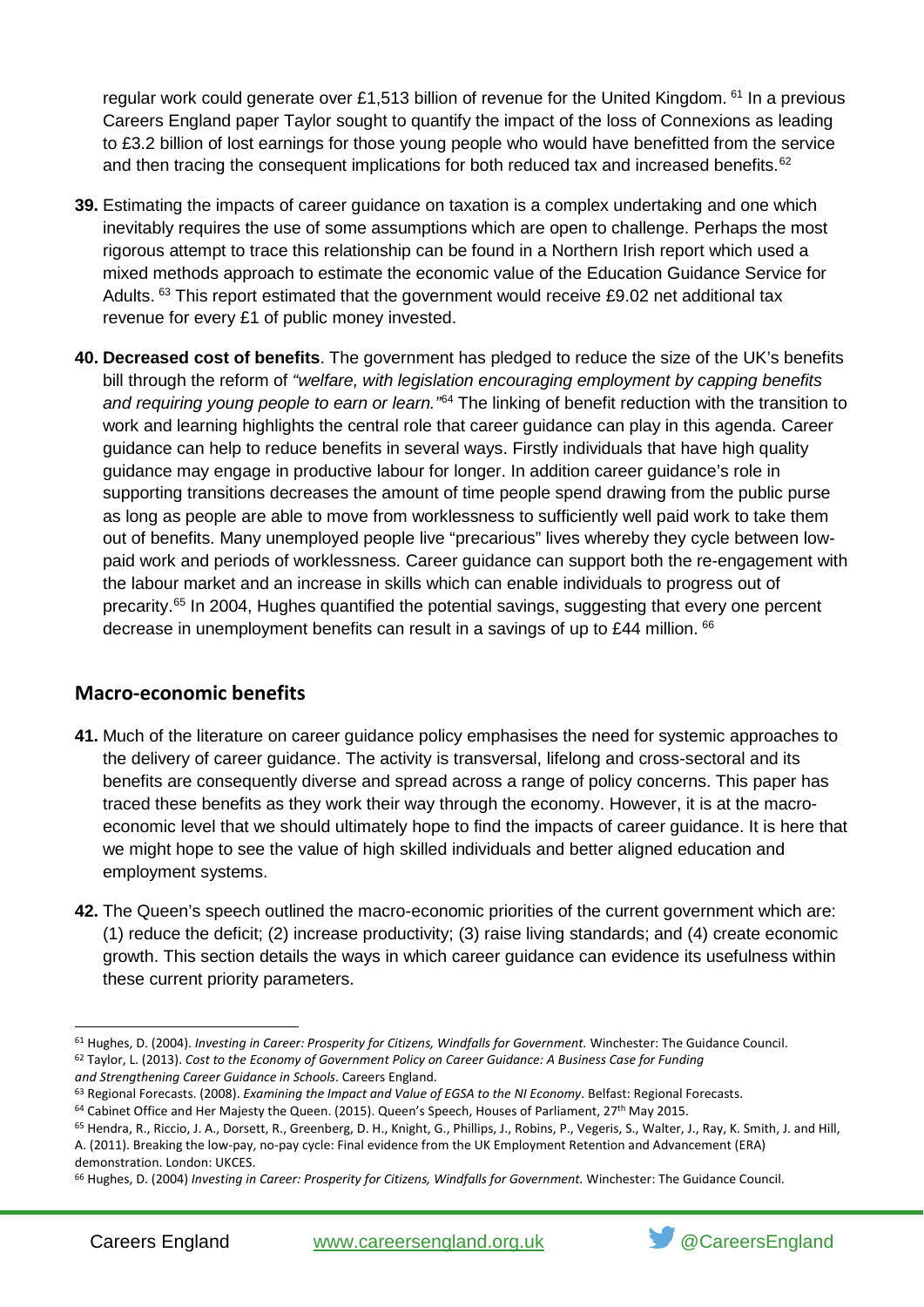- **43. Deficit reduction.** Deficit reduction is at the forefront of UK government policy. The UK government stresses that deficit reduction is key to *"put the public finances on a sustainable path again and help achieve balanced economic growth - helping keep interest payments lower for families, businesses and the taxpayer - meaning more jobs and greater prosperity."*[67](#page-14-0) In essence deficit reduction is concerned with reducing government spending while increasing revenue from taxation. As the Conservative Party seeks to avoid an increase in individual or corporate taxation this requires either an overall growth of the economy or an increase in the taxable population (bringing more people into the workforce). As this paper has already argued career guidance can offer support for people to increase their incomes as well as support for those at risk of becoming unemployed or NEET. The economic benefits outlined in the earlier section such as increased taxation and benefit reduction all have the potential to contribute to this policy aim.
- **44. Productivity**. Productivity describes the relative amount produced by a defined input such as a day's work. <sup>[68](#page-14-1)</sup> Productivity growth in the UK declined during the 2008 recession and has has been unable to recover since operating at a much lower level than other Western nations. Several theories have been put forth to explain why slow productivity growth perpetuates. Two possible explanations for low levels of productivity growth relevant to career guidance are: (1) employees within firms being moved to less productive roles and (2) slowing rates of innovation and discovery.[69](#page-14-2) In the current economic climate it is not enough that increased labour market participation leads to a more productive economy. It is an organisation's ability to deploy and support an individual in areas where they will be most efficacious as well as an individual's ability to determine and use their agency to deploy themselves for more productive functions. Career guidance is concerned with both the raising of human capital and its effective deployment. It encourages individuals to actively seek out opportunities where their human capital is more effectively utilised. Hughes theorises that every one percentage point increase in productivity through improved matching supply and demand in the labour market has the ability to generate '*as much as £10.6 billion annually in increased production*.' [70](#page-14-3)
- **45. Living Standards**. Living standards are most commonly measured through average household income. As such there is a strong relationship between economic growth, productivity, human capital and living standards. Since the 2008 recession living standards have dropped as real earnings have declined.<sup>[71](#page-14-4)</sup> This has disproportionately affected young adults and has resulted in young people unable to find appropriate work, housing and to make other relevant and timely transitions into adulthood. Although young people are more likely to be unemployed, they increasingly participate in education. As a result there is an increasingly educated cohort of young people. Belfield *et al.* raise a relevant issue around the labour market's ability in the long term to absorb these young people into appropriately skilled and appropriately paid work. As mentioned in paragraph 44 career guidance can support both the development of human capital and its effective deployment. This can support young people to maximise their incomes within the opportunities offered by the labour market.
- **46.** Living standards are influenced by both the overall amount of wealth and by its distribution. Recent work on income distribution has argued that the UK has a highly unequal distribution of wealth and

- <span id="page-14-1"></span>
- <span id="page-14-2"></span> $69$  ibid.



<span id="page-14-0"></span> $\overline{a}$ <sup>67</sup> HM Treasury. (2013). 2010 to 2015 government policy: deficit reduction. Available at: [https://www.gov.uk/government/publications/2010-to-2015-government-policy-deficit-reduction/2010-to-2015-government-policy-](https://www.gov.uk/government/publications/2010-to-2015-government-policy-deficit-reduction/2010-to-2015-government-policy-deficit-reduction)deficit-reduction [\[](https://www.gov.uk/government/publications/2010-to-2015-government-policy-deficit-reduction/2010-to-2015-government-policy-deficit-reduction)Accessed 9th June 2015].<br><sup>68</sup> Harari, D. (2015). *Productivity in the UK* (Briefing Paper 06492). London: House of Commons Library.

<span id="page-14-3"></span><sup>70</sup> Hughes, D. (2004) *Investing in Career: Prosperity for Citizens, Windfalls for Government*. Winchester: The Guidance Council.

<span id="page-14-4"></span><sup>71</sup> Belfield, C., Cribb, J. Hood, A, and Joyce, R. (2014). *Living Standards, Poverty and Inequality in the UK: 2014*. London: Institute of Fiscal Studies.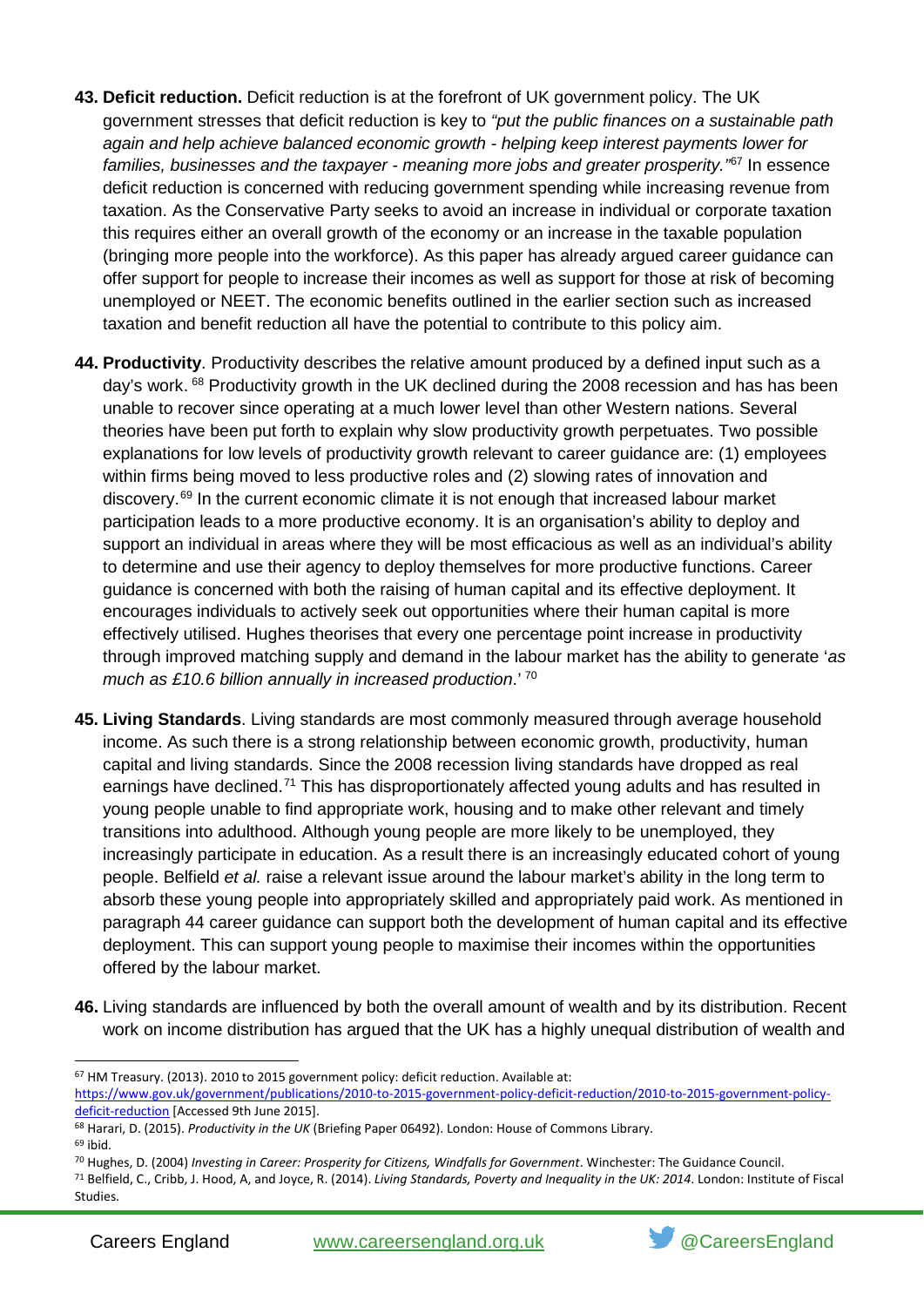opportunity which in turn impacts negatively on the living standards of the majority.[72](#page-15-0) Given this it is important to recognise the role that career guidance can play in supporting social justice.<sup>[73](#page-15-1)</sup> While on its own career guidance cannot be expected to undo broader social and economic inequality, through the provision of information, inspiration and opportunity it can contribute in important ways to social inclusion and social mobility.

**47. Economic growth.** Mayston hypothesises that the aggregated benefits of careers guidance increases economic output as measured by gross domestic product (GDP). <sup>[74](#page-15-2)</sup> Watts and Sultana cite an OECD study on human capital that suggests that CMS could help to explain the variation in the impact of education and training on economic growth between countries. [75](#page-15-3) The UK government's current investment strategy focuses on business-led innovation.<sup>[76](#page-15-4)</sup> While focusing on business-led innovation is important for jobs growth, it bypasses the importance of career guidance which has the capacity to influence an individual to innovate or take other entrepreneurial risks when they otherwise would not do so.

# **Conclusions**

- **48.** This paper has sought to trace the economic benefits of career guidance through a conceptual model which illustrates how they work through the economy from individual benefits to macroeconomic benefits. It has demonstrated that there is a wealth of evidence which shows that career guidance can have substantial benefits for the economy. It has also cited research that provides insights into the types of benefits that career guidance can have and which has begun to quantify the size of these impacts.
- **49.** This synthesis suggests that the government should re-examine current career guidance policy and consider how it can best maximise the economic benefits of the activity. This may include widening access in general, considering how best to target provision and rethinking what departments might be involved in funding and influencing the development of a lifelong career guidance system.
- **50.** A key part of any new initiatives in this area should be the continued development of evidence base. There is a particular need for: (1) longitudinal studies exploring the impact of career guidance on economic variables; (2) the inclusion of career guidance variables in large scale survey data in order to investigate the statistical relationship between career guidance and wider economic outcomes; (3) the systematic development of randomised control trials on career guidance interventions; (4) further exploration of the importance of CMS to human capital; and (5) further research examining the relationship between career guidance and important secondary outcomes like crime levels and public health. One way forward would be for the Cabinet Office to convene a 24 hour seminar involving economists, career guidance experts and key members of relevant government departments to help shape a more strategic approach to evidence and delivery of career guidance throughout the parliament.



 $\ddot{\phantom{a}}$ 

<span id="page-15-1"></span><span id="page-15-0"></span><sup>&</sup>lt;sup>72</sup> Dorling, D. (2014). *Inequality and the 1%*. London: Verso.<br><sup>73</sup> See Sultana, R. G. (2014). Pessimism of the intellect, optimism of the will? Troubling the relationship between career guidance and social justice. International Journal for Educational and Vocational Guidance, 14(1): 5-19 for a useful commentary on this issue.<br><sup>74</sup> Mayston, D. (2002). Assessing the Benefits of Careers Guidance (CeGS Occasional Paper). University of Derby.

<span id="page-15-3"></span><span id="page-15-2"></span><sup>75</sup> Watts, A.G. and Sultana, R.G. (2004) Career guidance policies in 37 countries: contrasts and common themes. *International Journal for Educational and Vocational Guidance,* 4: 105 – 122.

<span id="page-15-4"></span><sup>76</sup>Innovate UK. (2015). Innovation Infographic. Available from:

[https://www.gov.uk/government/uploads/system/uploads/attachment\\_data/file/418573/Investing\\_in\\_innovation\\_for\\_growth\\_-](https://www.gov.uk/government/uploads/system/uploads/attachment_data/file/418573/Investing_in_innovation_for_growth_-_infographic.pdf) [\\_infographic.pdf](https://www.gov.uk/government/uploads/system/uploads/attachment_data/file/418573/Investing_in_innovation_for_growth_-_infographic.pdf) [Accessed 9th June 2015].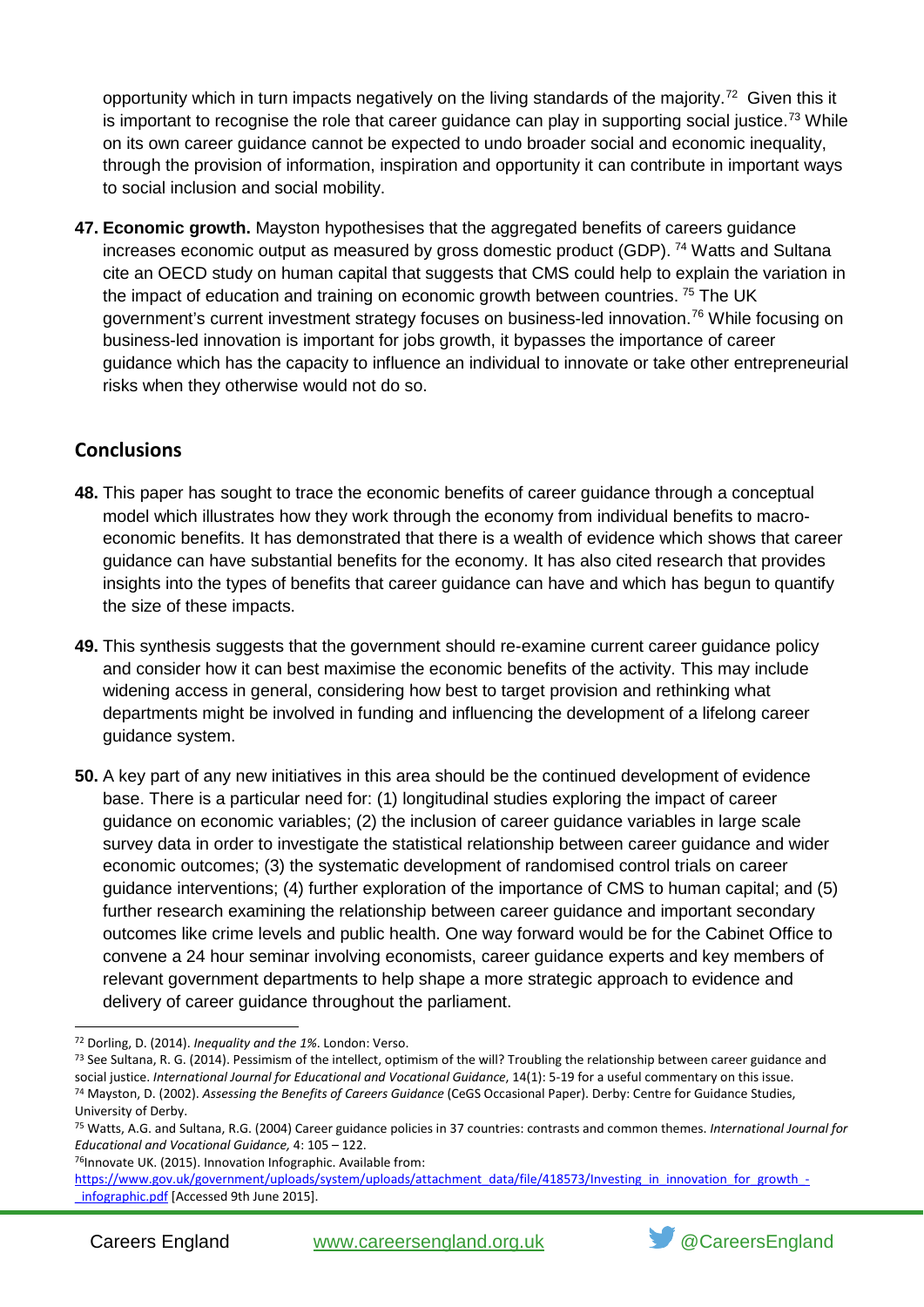**51.** This paper opened with the statement that "*career guidance is primarily concerned with realising the aspirations and potential of the individual*". The paper has sought to demonstrate that where these are maximised a wide range of social and economic benefits follow. However, it is also worth noting that "*realising the aspirations and potential of the individual*" is a powerful mission for government in and of itself. It is hoped that the present government will embrace this aim and utilise career guidance as a key tool to achieve it.

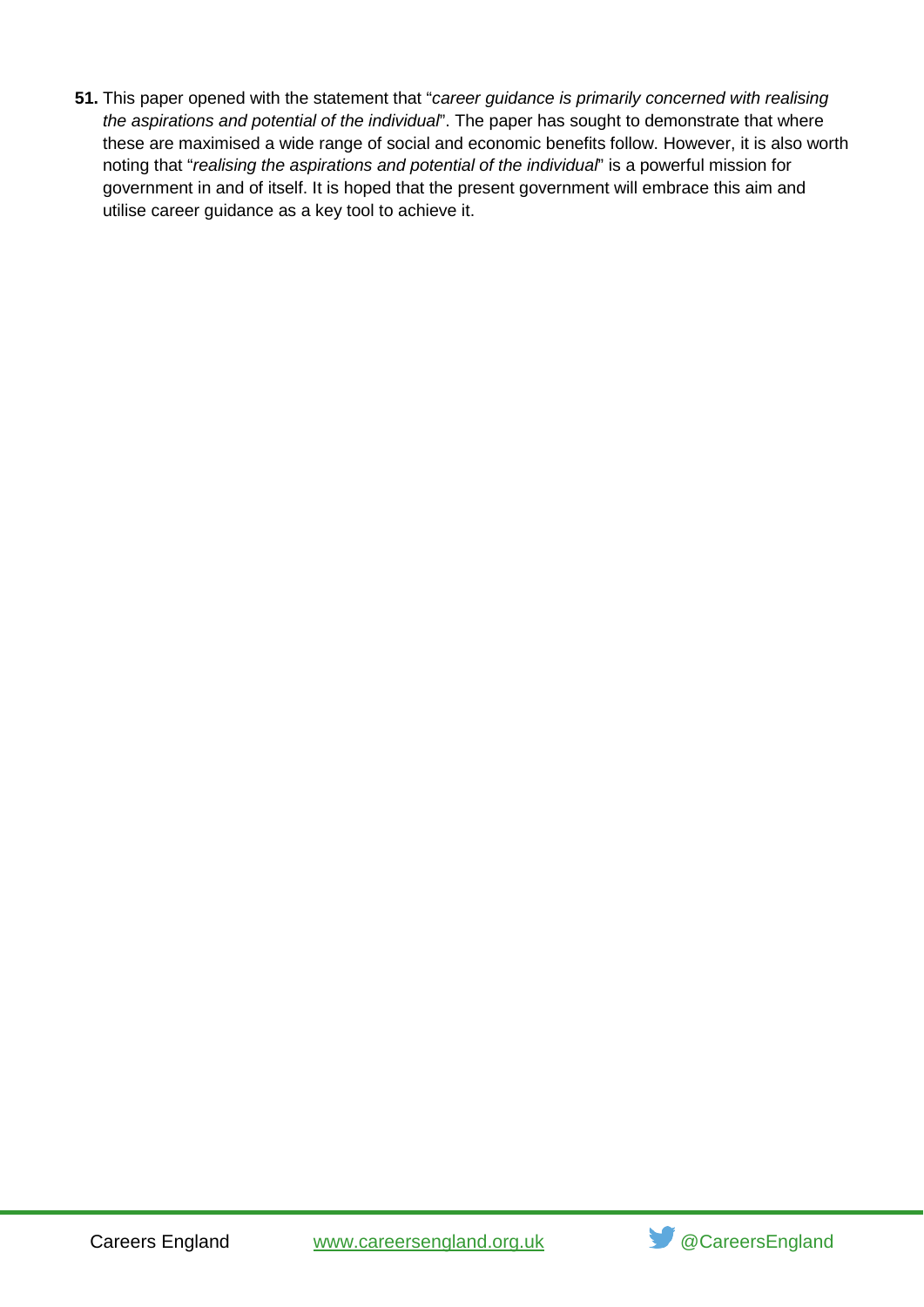#### **References**

Access Economics. (2006). *The Economic Benefits of Career Development Services.* Hawthorn: The Career Industry Council of Australia.

Becker, G.S. (1964). *Human Capital*. New York: National Bureau of Economic Research.

Bimrose, J., Barnes, S. -A. and Hughes, D. (2008). *Adult Career Progression and Advancement: A Five Year Study of the Effectiveness of Guidance*. London: Warwick Institute for Employment Research, DfES.

Blanchard, O.J. and Katz, L.F. (1992). *Regional Evolutions*. Washington, D.C.: Brookings Papers on Economic Activity .

Belfield, C., Cribb, J. Hood, A, and Joyce, R. (2014). *Living Standards, Poverty and Inequality in the UK: 2014*. London: Institute of Fiscal Studies.

Blundell, R., Dias, M. C., Meghir, C., and Reenen, J. (2004). Evaluating the employment impact of a mandatory job search program. *Journal of the European Economic Association*, 2(4): 569-606.

Bryan, J, Moore-Thomas, C., Day-Vines, N.L., and Holcombe-McCoy, C. (2011). School counsellors as social capital: the effect of high school college counselling on college application rates. *Journal of Counselling and Development*, 89(2): 190 – 199.

Cabinet Office and Her Majesty the Queen. (2015). Queen's Speech, Houses of Parliament, 27<sup>th</sup> May 2015.

Cameron, D. (2015). Speech at Tetley, Stockton-on-Tees, 12<sup>th</sup> May 2015.

Cedefop. (2008). *Career Development at Work: A Review of Career Guidance to Support People in Employment*. Luxembourg: Office for Official Publications of the European Communities.

Cedefop. (2011). *Working and Ageing: Guidance and Counselling for Mature Learners*. Luxembourg: Publications Office of the European Union.

The Conservative Party. (2015). *Strong Leadership, A Clear Economic Plan, A Brighter, More Secure Future*. London: The Conservative Party.

Department for Business Innovation and Skills, Department for Education and Bowles, N. (2015). Number of young people not in work or education in England falls to 10 year low. Available from [https://www.gov.uk/government/news/number-of-young-people-not-in-work-or-education-in-england](https://www.gov.uk/government/news/number-of-young-people-not-in-work-or-education-in-england-falls-to-10-year-low)[falls-to-10-year-low](https://www.gov.uk/government/news/number-of-young-people-not-in-work-or-education-in-england-falls-to-10-year-low) [Accessed 31st May 2015].

Department for Business Innovation and Skills, Javid, S. and Soubry, A. (2015). Sajid Javid outlines ambitious Enterprise Bill. Available from https://www.gov.uk/government/news/sajid-javid-outlinesambitious-enterprise-bill [Accessed 31st May 2015].

Dorling, D. (2014). *Inequality and the 1%*. London: Verso.

Faragher, E. B., Cass, M., and Cooper, C. L. (2005). The relationship between job satisfaction and health: A meta-analysis. *Occupational and Environmental Medicine*, 62(2): 105-112.

Filella-Guin, G., and Blanch-Plana, A. (2002). Imprisonment and career development: An evaluation of a guidance programme for job finding. *Journal of Career Development*, 29(1): 55-68.

Frederick, S., Loewenstein,G., and O'Donoghue, T. (2002). Time discounting and time preference: A critical review. *Journal of Economic Literature*, 40(2): 351-401.

Gatsby Charitable Foundation. (2014). *Good Career Guidance*. London: Gatsby Charitable Foundation.

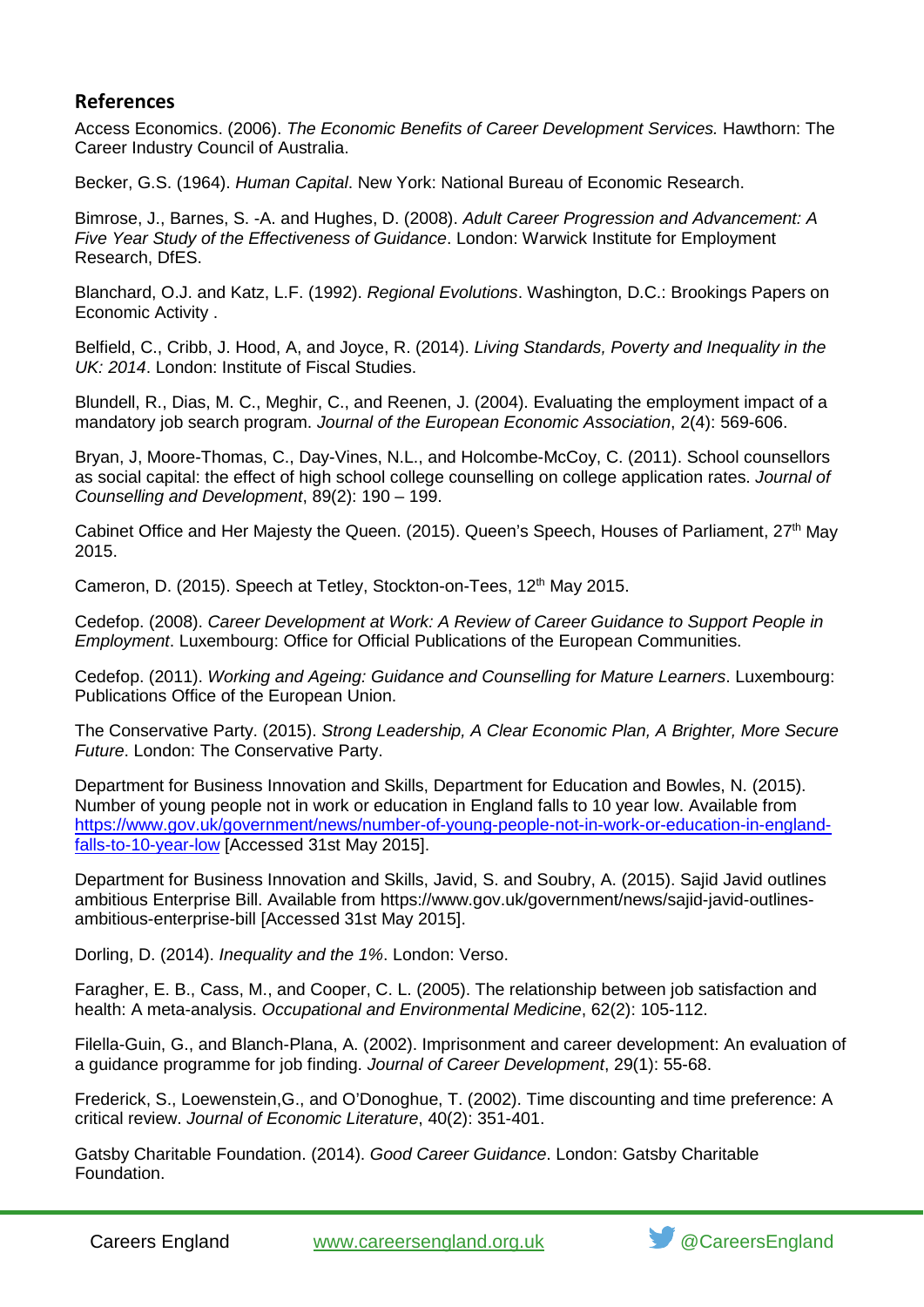Graversen, B. K., and Van Ours, J. C. (2008). How to help unemployed find jobs quickly: Experimental evidence from a mandatory activation program. *Journal of Public Economics*, 92(10): 2020-2035.

Hall, B., Nagel Newberg, S., and Soria, K. M. (2012). Career development courses and social capital. Paper presented to the *American College Personnel Association (ACPA) Annual Convention*, Louisville, KY, March 26, 2012.

Hardie, J. H. (2015). The best laid plans: Social capital in the development of girls' educational and occupational plans. *Social Problems*, 62(2): 241-265.

Harari, D. (2015). *Productivity in the UK* (Briefing Paper 06492). London: House of Commons Library.

Hendra, R., Riccio, J. A., Dorsett, R., Greenberg, D. H., Knight, G., Phillips, J., Robins, P., Vegeris, S., Walter, J., Ray, K. Smith, J. and Hill, A. (2011). *Breaking the low-pay, no-pay cycle: Final evidence from the UK Employment Retention and Advancement (ERA) demonstration.* London: UKCES.

HM Treasury. (2013). 2010 to 2015 government policy: Deficit reduction. Available at: https://www.gov.uk/government/publications/2010-to-2015-government-policy-deficit-reduction/2010 to-2015-government-policy-deficit-reduction [Accessed 9th June 2015].

Hooley, T. (2014). *The Evidence Base on Lifelong Guidance*. Jyväskylä, Finland: European Lifelong Guidance Policy Network (ELGPN).

Hooley, T., Matheson, J., and Watts, A.G. (2014). *Advancing Ambitions: The Role of Career Guidance in Supporting Social Mobility*. London: The Sutton Trust.

Houston, D.M. & Marks, G. (2003). The role of planning and workplace support in returning to work after maternity leave. *British Journal of Industrial Relations*, 41(2): 197-214.

Hughes, D. (2004). *Investing in Career: Prosperity for Citizens, Windfalls for Government*. Winchester: The Guidance Council.

Hughes, D. (2010). *Social Mobility of Young People and Adults in England: The Contribution and Impact of High Quality Careers Services*. Careers England.

Hughes, D. and Borbely-Pecze, T. (2014). *Youth Unemployment: A Crisis in Our Midst: The Role of Lifelong Guidance Policies in Addressing Labour Supply and Demand* (ELGPN Concept Note No. 2). Jyväskylä: ELGPN.

Innovate UK. (2015). Innovation Infographic. Available from: [https://www.gov.uk/government/uploads/system/uploads/attachment\\_data/file/418573/Investing\\_in\\_in](https://www.gov.uk/government/uploads/system/uploads/attachment_data/file/418573/Investing_in_innovation_for_growth_-_infographic.pdf) novation for growth - infographic.pdf [Accessed 9th June 2015].

International Labour Organization. (2006). *Facts on Decent Work*. Geneva: International Labour Organization.

Killeen, J. and Kidd, J.M. (1991). *Learning Outcomes of Guidance: A Review of Recent Research*. London: Department of Employment.

Kwon, D. (2009). Human capital and its measurement. Paper presentated at *The 3rd OECD World Forum on 'Statistics, Knowledge and Policy': Charting Progress, Building Visions, Improving Life*, 27- 30 October 2009, Busan, Korea.

Liu, S., Huang, J. and Wang, M. (2014). Effectiveness of job search interventions: A metaanalysis review. *Psychological Bulletin*, 140 (4):1009-1041.

Lloyd, A. (2013). *Labour Markets and Identity on the Post-Industrial Assembly Line*. Surrey: Ashgate.

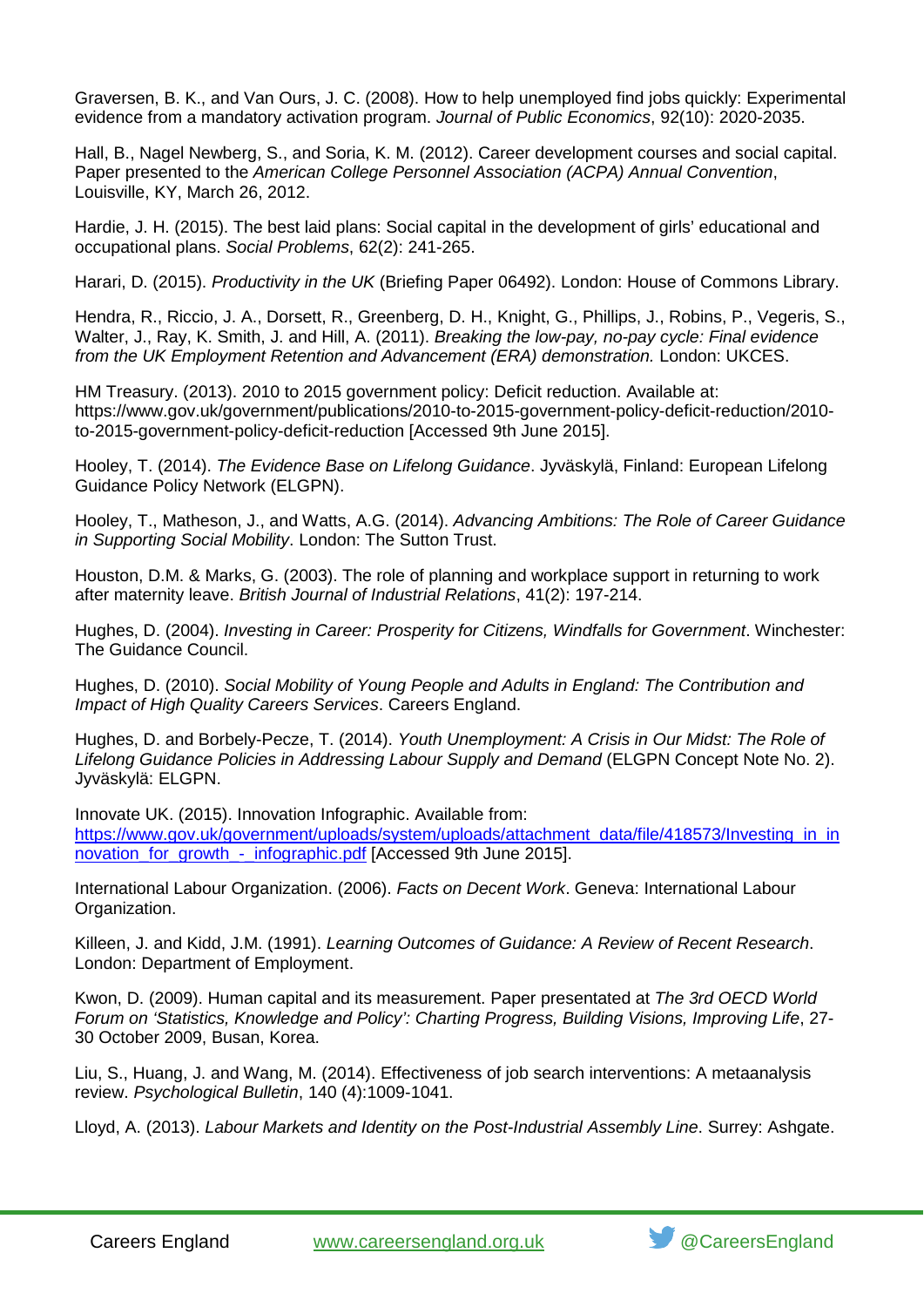London Enterprise Panel and London Councils. Supported by the Mayor of London. (2015). London Ambitions: Shaping A Successful Careers Offer For All Young Londoners. London: London Enterprise Panel and London Councils.

Maguire, M and Killeen, J. (2003). *Outcomes From Career Information and Guidance Services*. Paris: OECD.

Mann, A. (2012). *It's Who You Meet: Why Employer Contacts at School Make a Difference to the Employment Prospects of Young Adults*. London: Education and Employers Taskforce.

Mayston, D. (2002). *Assessing the Benefits of Careers Guidance* (CeGS Occasional Paper). Derby: Centre for Guidance Studies, University of Derby.

McArdle, S., Waters, L, Briscoe, J.P. and Hall, D.T. (2007). Employability during unemployment: Adaptability, career identity and human and social capital. *Journal of Vocational Behaviour*, 71: 247 – 264.

McCulloch, A. (2014). *Learning from Futuretrack: Dropout From Higher Education*. London: BIS.

Neary, S., Hooley, T., Morris, M., and Mackay, S. (2015 - Forthcoming). *The Impact of Career Guidance on Progression in Learning and Work: A Literature Review*. London: DBIS.

Organisation for Economic Co-operation and Development (OECD). (2004). *Career Guidance and Public Policy: Bridging the Gap*. Paris: OECD.

Portes, A. (1998). Social capital: Its origins and applications in modern sociology. *Annual Review of Sociology*, 24: 1-24.

Rakis, J. (2005). Improving the employment rate of ex-prisoners under parole. *Federal Probation*, 69  $(1)$ : 7-12.

Research New Zealand. (2006). *45 Plus: Choices in the Labour Market* (Stage 1: Review of Literature on Programmes of Career Information, Advice and Guidance for Mature Non-Participants). Wellington: Department of Labour.Seibert, S. E., Kraimer, M. L., & Liden, R. C. (2001). A social capital theory of career success. *Academy of Management Journal*, 44(2): 219-237.

Sultana, R. G. (2014). Pessimism of the intellect, optimism of the will? Troubling the relationship between career guidance and social justice. *International Journal for Educational and Vocational Guidance*, 14(1): 5-19.

Taylor, A. R. and Hooley, T. (2014). Evaluating the impact of career management skills module and internship programme within a university business school. *British Journal of Guidance and Counselling*, 42(5): 487-499.

Taylor, L. (2013). C*ost to the Economy of Government Policy on Career Guidance: A Business Case for Funding and Strengthening Career Guidance in Schools*. Careers England.

Thaler, R. H., & Sunstein, C. R. (2008). *Nudge: Improving Decisions about Health, Wealth, and Happiness*. New Haven: Yale University Press.

Trutko, J., O'Brien, C., Wandner, S., and Barnow, B. (2014). Formative Evaluation of Job Clubs Operated by Faith- and Community-based Organizations: Findings from Site Visits and Options for Future Evaluations. Washington: U.S. Department of Labor.

Vuori, J., Toppenen-Tanner, S., and Mutanen, P. (2012). Effects of resource building group intervention on career management and mental health in work organizations: Randomised controlled field trials. *Journal of Applied Psychology*, 97(2), 273-286.

Waddell, G. and Burton, K. (2006). *Is Work Good for Your Health and Well-Being?* Department for Work and Pensions. Norwich: TSO.